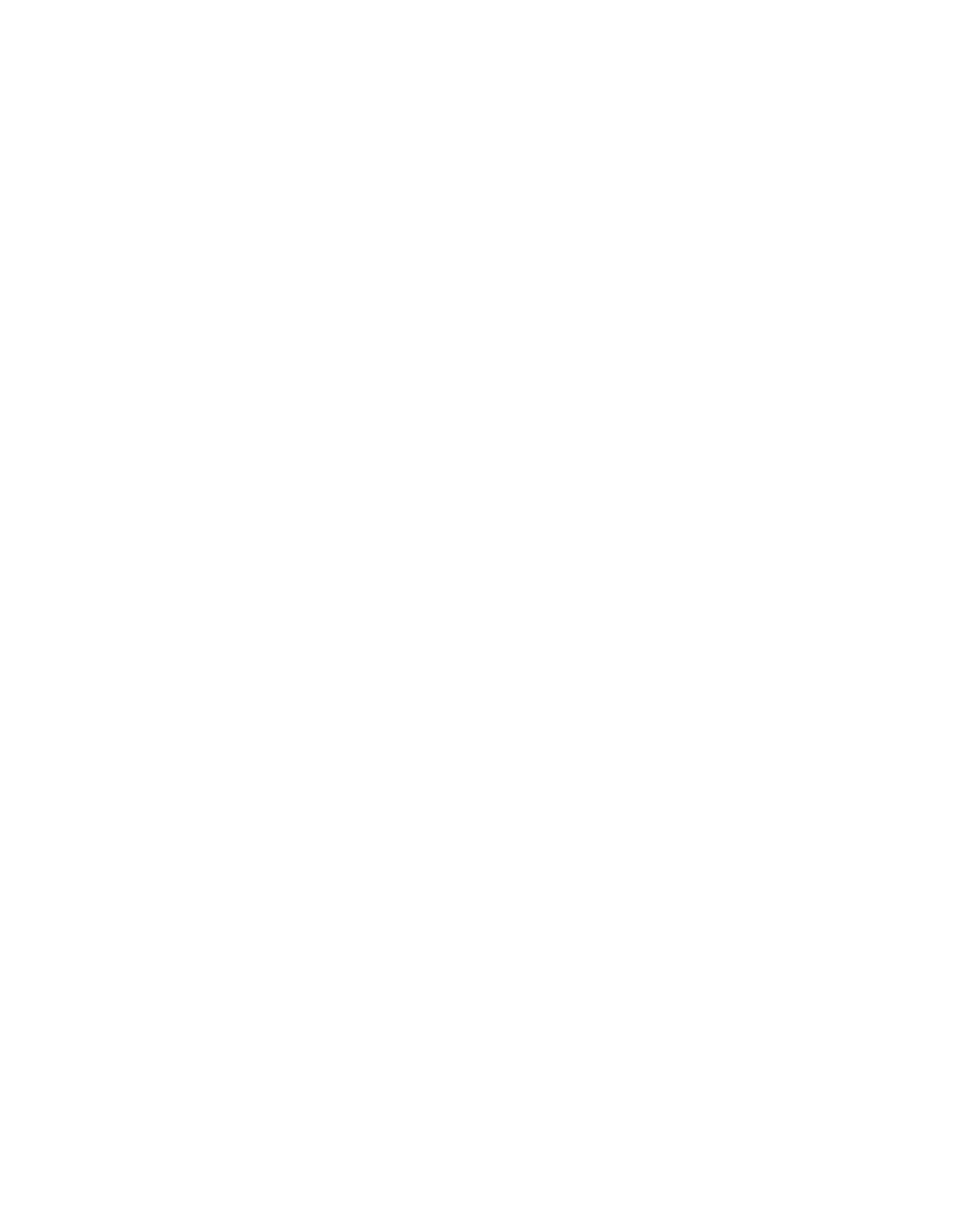

# **5.6 AIR QUALITY**

This section addresses the air emissions generated by the construction and operation of the proposed project, and the potential impacts to air quality. The analysis also addresses the consistency of the proposed project with the air quality policies set forth within the South Coast Air Quality Management District's (SCAQMD) *2012 Air Quality Management Plan*. The analysis of project-generated air emissions focuses on whether the proposed project would cause an exceedance of an ambient air quality standard or SCAQMD significance threshold. Air quality technical data is included in Appendix 11.6, *Air Quality and Greenhouse Gas Data*.

# **5.6.1 EXISTING SETTING**

# **SOUTH COAST AIR BASIN**

# **Geography**

The City of Lake Forest is located in the South Coast Air Basin (Basin), a 6,600-square mile area bounded by the Pacific Ocean to the west and the San Gabriel, San Bernardino and San Jacinto Mountains to the north and east. The Basin includes all of Orange County and the nondesert portions of Los Angeles, Riverside, and San Bernardino Counties, in addition to the San Gorgonio Pass area of Riverside County.

The extent and severity of the air pollution problem in the Basin is a function of the area's natural physical characteristics (weather and topography), as well as man-made influences (development patterns and lifestyle). Factors such as wind, sunlight, temperature, humidity, rainfall, and topography all affect the accumulation and/or dispersion of air pollutants throughout the Basin.

# **Climate**

The general region lies in the semipermanent high-pressure zone of the eastern Pacific. As a result, the climate is mild, tempered by cool sea breezes. The climate consists of a semiarid environment with mild winters, warm summers, moderate temperatures, and comfortable humidity. Precipitation is limited to a few winter storms. The usually mild climatological pattern is interrupted infrequently by periods of extremely hot weather, winter storms, or Santa Ana winds. The average annual temperature varies little throughout the Basin, averaging 75 degrees Fahrenheit (°F). However, with a less-pronounced oceanic influence, the eastern inland portions of the Basin show greater variability in annual minimum and maximum temperatures. All portions of the Basin have recorded temperatures over 100°F in recent years.

Although the Basin has a semi-arid climate, the air near the surface is moist due to the presence of a shallow marine layer. Except for infrequent periods when dry, continental air is brought into the Basin by offshore winds, the ocean effect is dominant. Periods with heavy fog are frequent, and low stratus clouds, occasionally referred to as "high fog," are a characteristic climate feature. Annual average relative humidity is 70 percent at the coast and 57 percent in the eastern part of the Basin. Precipitation in the Basin is typically 9 to 14 inches annually and is rarely in the form of snow or hail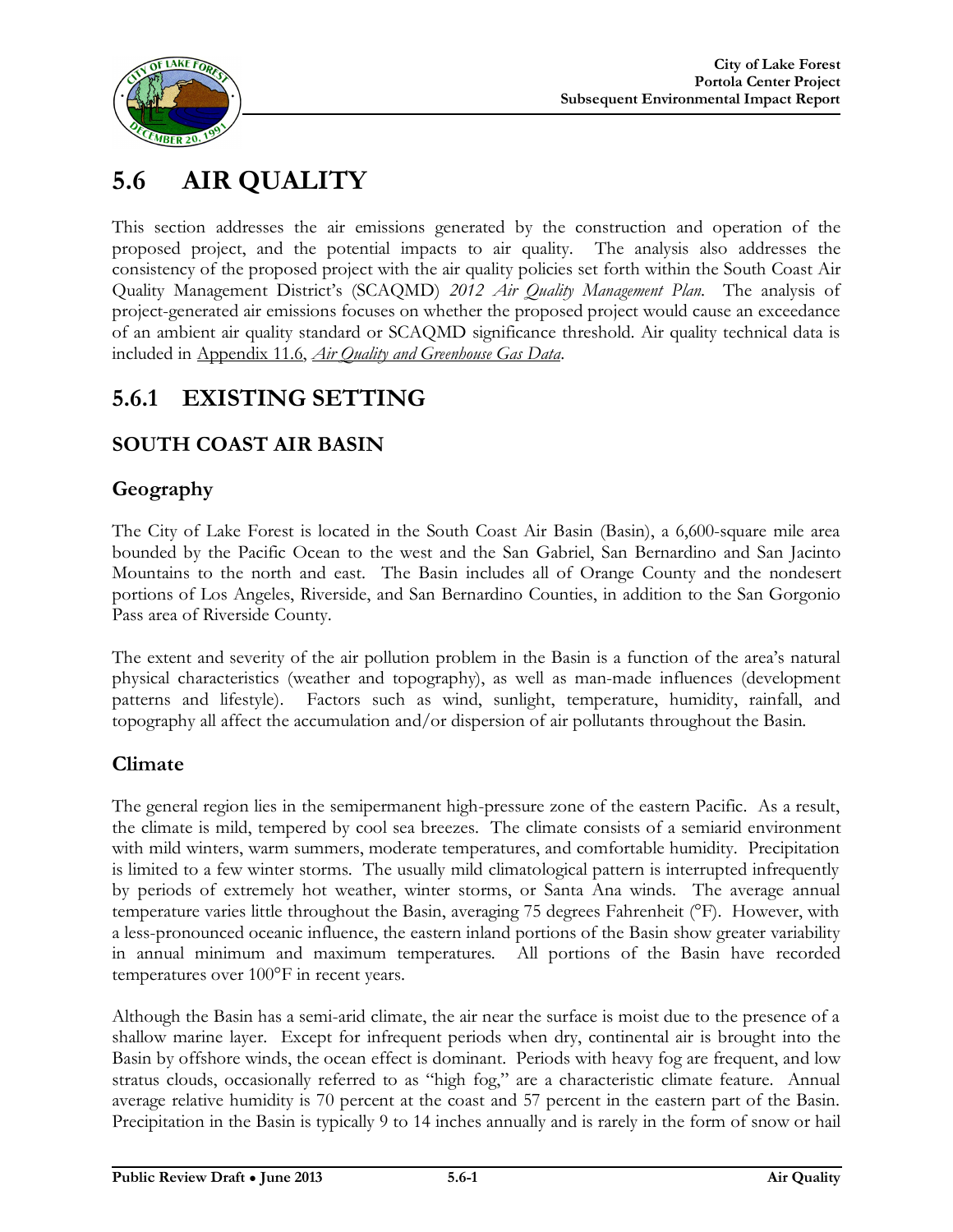

due to typically warm weather. The frequency and amount of rainfall is greater in the coastal areas of the Basin.

The height of the inversion is important in determining pollutant concentration. When the inversion is approximately 2,500 feet above sea level, the sea breezes carry the pollutants inland to escape over the mountain slopes or through the passes. At a height of 1,200 feet, the terrain prevents the pollutants from entering the upper atmosphere, resulting in a settlement in the foothill communities. Below 1,200 feet, the inversion puts a tight lid on pollutants, concentrating them in a shallow layer over the entire coastal basin. Usually, inversions are lower before sunrise than during the day. Mixing heights for inversions are lower in the summer and more persistent, being partly responsible for the high levels of ozone (O<sub>3</sub>) observed during summer months in the Basin. Smog in southern California is generally the result of these temperature inversions combining with coastal day winds and local mountains to contain the pollutants for long periods of time, allowing them to form secondary pollutants by reacting with sunlight. The Basin has a limited ability to disperse these pollutants due to typically low wind speeds.

The area in which the project is located offers clear skies and sunshine, yet is still susceptible to air inversions. These inversions trap a layer of stagnant air near the ground, where it is then further loaded with pollutants. These inversions cause haziness, which is caused by moisture, suspended dust, and a variety of chemical aerosols emitted by trucks, automobiles, furnaces, and other sources.

# **LOCAL AMBIENT AIR QUALITY**

The SCAQMD monitors air quality at 37 monitoring stations throughout the Basin. Each monitoring station is located within a Source Receptor Area (SRA). The communities within an SRA are expected to have similar climatology and ambient air pollutant concentrations. The proposed project is in the City of Lake Forest, which is located in SRA 19 (Saddleback Valley). The monitoring stations usually measure pollutant concentrations 10 feet above ground level; therefore, air quality is often referred to in terms of ground-level concentrations.

The monitoring station representative of this area is the Mission Viejo station, which is located approximately 3.3 miles southwest of the project site. The air pollutants measured at the Mission Viejo station site include  $O_3$ , CO, and particulates (PM<sub>10</sub> and PM<sub>2.5</sub>). Nitrogen dioxide (NO<sub>2</sub>) is not measured at the Mission Viejo site; therefore, this pollutant has been measured at the Costa Mesa monitoring station. The air quality data monitored at the Mission Viejo and Costa Mesa stations from 2010 to 2012 are presented in Table 5.6-1, *Local Air Quality Levels*.

Carbon Monoxide. Carbon monoxide (CO) is an odorless, colorless toxic gas that is emitted by mobile and stationary sources as a result of incomplete combustion of hydrocarbons or other carbon-based fuels. In cities, automobile exhaust can cause as much as 95 percent of all CO emissions.

CO replaces oxygen in the body's red blood cells. Individuals with a deficient blood supply to the heart, patients with diseases involving heart and blood vessels, fetuses (unborn babies), and patients with chronic hypoxemia (oxygen deficiency) as seen in high altitudes are most susceptible to the adverse effects of CO exposure. People with heart disease are also more susceptible to developing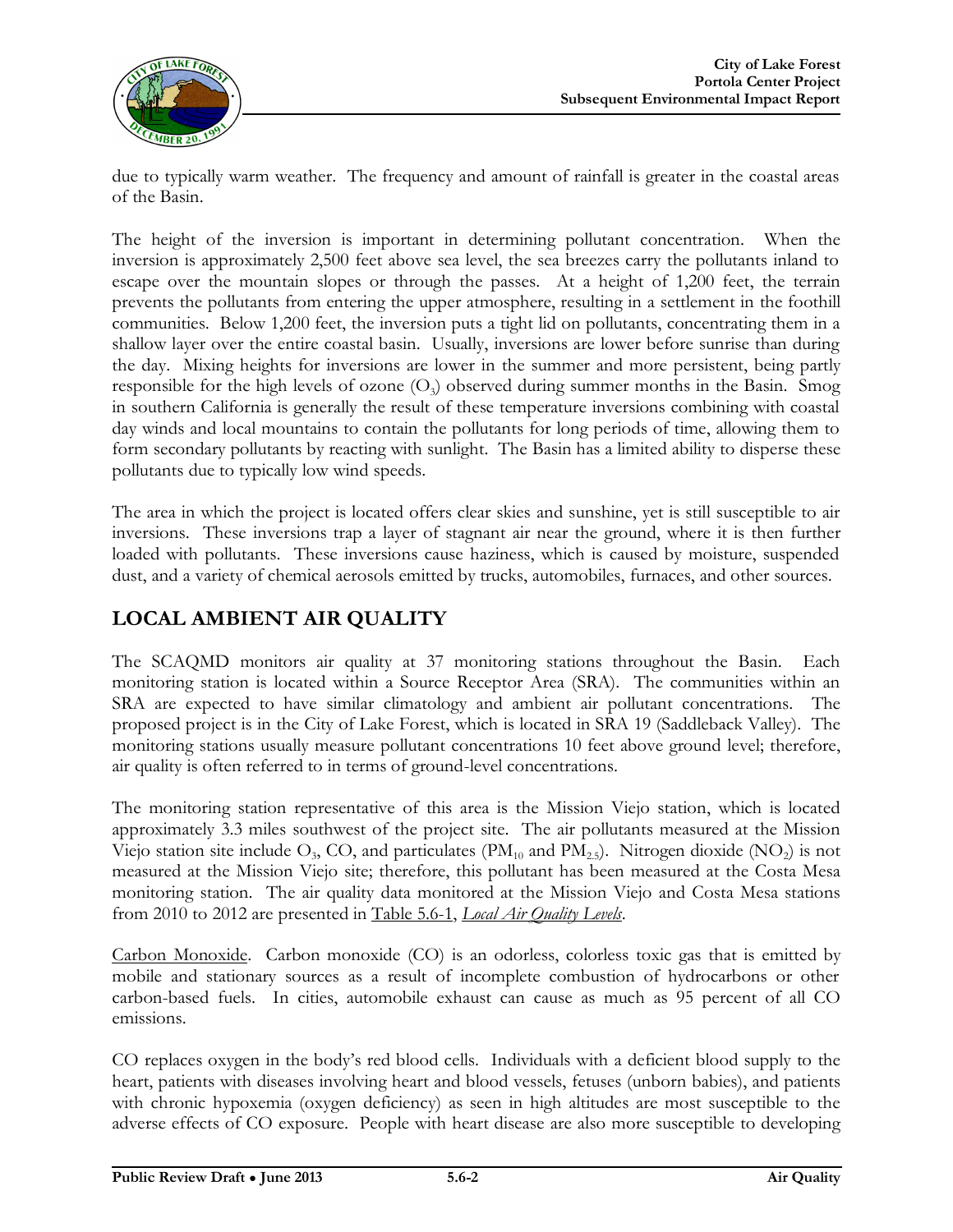

chest pains when exposed to low levels of carbon monoxide. Exposure to high levels of carbon monoxide can slow reflexes and cause drowsiness, and result in death in confined spaces at very high concentrations.

|                                                                                                                                                                                                                                              | <b>Primary Standard</b>  |                                                               |               | $Maximum1$             | <b>Number of Days</b>                 |  |  |
|----------------------------------------------------------------------------------------------------------------------------------------------------------------------------------------------------------------------------------------------|--------------------------|---------------------------------------------------------------|---------------|------------------------|---------------------------------------|--|--|
| <b>Pollutant</b>                                                                                                                                                                                                                             | California               | <b>Federal</b>                                                | Year          | <b>Concentration</b>   | State/Federal<br><b>Std. Exceeded</b> |  |  |
| Carbon Monoxide (CO)                                                                                                                                                                                                                         | 20 ppm                   | 35 ppm                                                        | 2010          | 1.22 ppm               | 0/0                                   |  |  |
| $(1-Hour)$ <sup>2</sup>                                                                                                                                                                                                                      | for 1 hour               | for 1 hour                                                    | 2011<br>2012  | 1.38<br>1.52           | 0/0<br>0/0                            |  |  |
|                                                                                                                                                                                                                                              |                          |                                                               | 2010          | $0.90$ ppm             | 0/0                                   |  |  |
| Carbon Monoxide (CO)                                                                                                                                                                                                                         | 9 ppm                    | 9 ppm                                                         | 2011          | 0.95                   | 0/0                                   |  |  |
| $(8-Hour)$ <sup>2</sup>                                                                                                                                                                                                                      | for 8 hours              | for 8 hours                                                   | 2012          | 0.79                   | 0/0                                   |  |  |
| Ozone (O <sub>3</sub> )                                                                                                                                                                                                                      | $0.09$ ppm               |                                                               | 2010          | $0.117$ ppm            | 2/0                                   |  |  |
| $(1-Hour)2$                                                                                                                                                                                                                                  | for 1 hour               | NA <sup>4</sup>                                               | 2011          | 0.094                  | 0/0                                   |  |  |
|                                                                                                                                                                                                                                              |                          |                                                               | 2012          | 0.096                  | 2/0                                   |  |  |
| Ozone (O <sub>3</sub> )                                                                                                                                                                                                                      | 0.070 ppm<br>for 8 hours | 0.075 ppm<br>for 8 hours                                      | 2010          | 0.083 ppm              | 2/2                                   |  |  |
| $(8$ -Hour) $2$                                                                                                                                                                                                                              |                          |                                                               | 2011          | 0.083                  | 5/2                                   |  |  |
|                                                                                                                                                                                                                                              |                          |                                                               | 2012          | 0.79                   | 6/1                                   |  |  |
| Nitrogen Dioxide                                                                                                                                                                                                                             | $0.18$ ppm<br>for 1 hour | 0.100 ppm<br>for 1 hour                                       | 2010          | $\overline{0.070}$ ppm | 0/NA                                  |  |  |
| $(NO2)$ <sup>3</sup>                                                                                                                                                                                                                         |                          |                                                               | 2011          | 0.061                  | 0/NA                                  |  |  |
|                                                                                                                                                                                                                                              |                          |                                                               | 2012<br>0.075 |                        | 0/NA                                  |  |  |
| <b>Particulate Matter</b>                                                                                                                                                                                                                    | $50 \mu g/m3$            | 150 $\mu$ g/m <sup>3</sup>                                    | 2010          | $34.0 \mu g/m3$        | 0/0                                   |  |  |
| $(PM_{10})^{2,5,6}$                                                                                                                                                                                                                          | for 24 hours             | for 24 hours                                                  | 2011          | 48.0                   | 0/0                                   |  |  |
|                                                                                                                                                                                                                                              |                          |                                                               | 2012          | 37.0                   | 0/0                                   |  |  |
| Particulate<br>Matter<br>Fine                                                                                                                                                                                                                | No Separate              | $35 \mu g/m3$                                                 | 2010          | 19.9 µg/m <sup>3</sup> | <b>NM/0</b>                           |  |  |
| (PM <sub>2.5</sub> ) <sup>2, 6</sup>                                                                                                                                                                                                         | <b>State Standard</b>    | for 24 hours                                                  | 2011          | 33.4                   | NM/0                                  |  |  |
| 2012                                                                                                                                                                                                                                         |                          |                                                               |               | 27.6                   | <b>NM/0</b>                           |  |  |
| ppm = parts per million                                                                                                                                                                                                                      |                          | $PM_{10}$ = particulate matter 10 microns in diameter or less |               |                        |                                       |  |  |
| $\mu$ g/m <sup>3</sup> = micrograms per cubic meter<br>$PM_{2.5}$ = particulate matter 2.5 microns in diameter or less                                                                                                                       |                          |                                                               |               |                        |                                       |  |  |
| NM = Not Measured<br>NA = Not Applicable                                                                                                                                                                                                     |                          |                                                               |               |                        |                                       |  |  |
| Notes:                                                                                                                                                                                                                                       |                          |                                                               |               |                        |                                       |  |  |
| 1. Maximum concentration is measured over the same period as the California Standard.<br>2. Measurements taken at the Mission Viejo Monitoring Station (located at 26081 Via Pera, Mission Viejo, California 92691).                         |                          |                                                               |               |                        |                                       |  |  |
|                                                                                                                                                                                                                                              |                          |                                                               |               |                        |                                       |  |  |
| 3. Measurements taken at the Costa Mesa Monitoring Station (located at 2850 Mesa Verde Drive East, Costa Mesa California 92626).<br>4. The United States Environmental Protection Agency revoked the Eederal 1 hour Standard in June of 2005 |                          |                                                               |               |                        |                                       |  |  |

#### **Table 5.6-1 Local Air Quality Levels**

4. The United States Environmental Protection Agency revoked the Federal 1-hour Standard in June of 2005.

5. PM<sup>10</sup> exceedances are based on State thresholds established prior to amendments adopted on June 20, 2002.

6. PM10 and PM2.5 exceedances are derived from the number of samples exceeded, not days.

Source: California Air Resources Board, *Aerometric Data Analysis and Measurement System* (*ADAM) Air Quality Data Statistics*, [http://www.arb.ca.gov/adam/welcome.html,](http://www.arb.ca.gov/adam/welcome.html) accessed on June 17, 2013.

<u>Ozone</u>.  $O_3$  occurs in two layers of the atmosphere. The layer surrounding the earth's surface is the troposphere. The troposphere extends approximately 10 miles above ground level, where it meets the second layer, the stratosphere. The stratospheric (the "good" ozone layer) extends upward from about 10 to 30 miles and protects life on earth from the sun's harmful ultraviolet rays.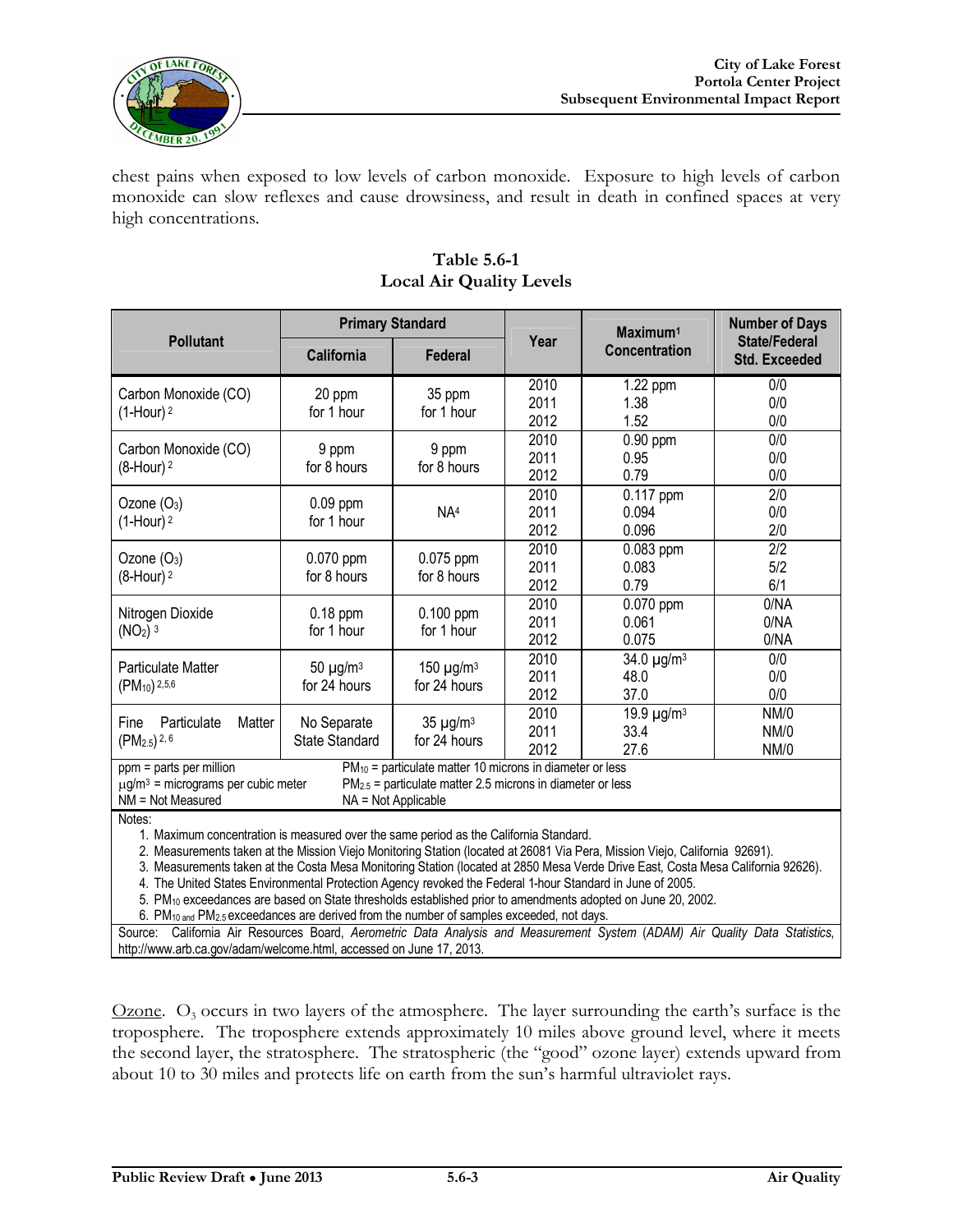

"Bad" ozone is a photochemical pollutant, and needs volatile organic compounds (VOCs),  $NO<sub>x</sub>$ , and sunlight to form; therefore, VOCs and  $NO<sub>x</sub>$  are ozone precursors. To reduce ozone concentrations, it is necessary to control the emissions of these ozone precursors. Significant ozone formation generally requires an adequate amount of precursors in the atmosphere and a period of several hours in a stable atmosphere with strong sunlight. High ozone concentrations can form over large regions when emissions from motor vehicles and stationary sources are carried hundreds of miles from their origins.

While ozone in the upper atmosphere (stratosphere) protects the earth from harmful ultraviolet radiation, high concentrations of ground-level ozone (in the troposphere) can adversely affect the human respiratory system and other tissues. Ozone is a strong irritant that can constrict the airways, forcing the respiratory system to work hard to deliver oxygen. Individuals exercising outdoors, children, and people with pre-existing lung disease such as asthma and chronic pulmonary lung disease are considered to be the most susceptible to the health effects of ozone. Short-term exposure (lasting for a few hours) to ozone at levels typically observed in Southern California can result in aggravated respiratory diseases such as emphysema, bronchitis and asthma, shortness of breath, increased susceptibility to infections, inflammation of the lung tissue, increased fatigue, as well as chest pain, dry throat, headache, and nausea.

Nitrogen Dioxide. Nitrogen oxides  $(NO_x)$  are a family of highly reactive gases that are a primary precursor to the formation of ground-level ozone, and react in the atmosphere to form acid rain.  $NO<sub>2</sub>$  (often used interchangeably with  $NO<sub>x</sub>$ ) is a reddish-brown gas that can cause breathing difficulties at high levels. Peak readings of  $NO<sub>2</sub>$  occur in areas that have a high concentration of combustion sources (e.g., motor vehicle engines, power plants, refineries, and other industrial operations).

NO<sup>2</sup> can irritate and damage the lungs, and lower resistance to respiratory infections such as influenza. The health effects of short-term exposure are still unclear. However, continued or frequent exposure to  $NO<sub>2</sub>$  concentrations that are typically much higher than those normally found in the ambient air, may increase acute respiratory illnesses in children and increase the incidence of chronic bronchitis and lung irritation. Chronic exposure to  $NO<sub>2</sub>$  may aggravate eyes and mucus membranes and cause pulmonary dysfunction.

Coarse Particulate Matter ( $PM_{10}$ ).  $PM_{10}$  refers to suspended particulate matter, which is smaller than 10 microns or ten one-millionths of a meter.  $PM_{10}$  arises from sources such as road dust, diesel soot, combustion products, construction operations, and dust storms.  $PM_{10}$  scatters light and significantly reduces visibility. In addition, these particulates penetrate into lungs and can potentially damage the respiratory tract. On June 19, 2003, the California Air Resources Board (CARB) adopted amendments to the statewide 24-hour particulate matter standards based upon requirements set forth in the Children's Environmental Health Protection Act (Senate Bill 25).

Fine Particulate Matter ( $PM_{2.5}$ ). Due to recent increased concerns over health impacts related to fine particulate matter (particulate matter 2.5 microns in diameter or less), both State and Federal  $PM_{25}$ standards have been created. Particulate matter impacts primarily affect infants, children, the elderly, and those with pre-existing cardiopulmonary disease. In 1997, the U.S. Environmental Protection Agency (EPA) announced new  $PM_{2.5}$  standards. Industry groups challenged the new standard in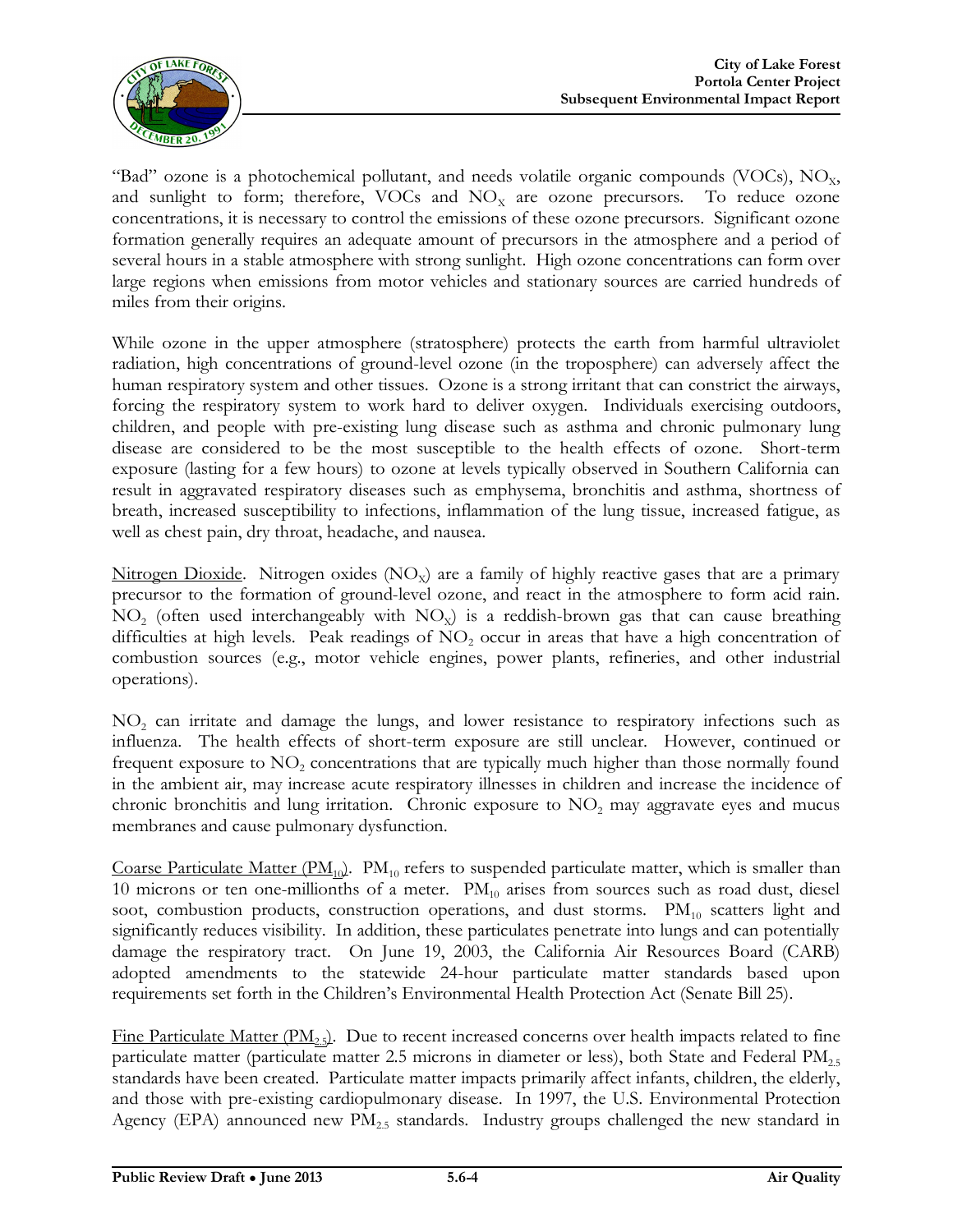

court and the implementation of the standard was blocked. However, upon appeal by the EPA, the United States Supreme Court reversed this decision and upheld the EPA's new standards.

On January 5, 2005, the EPA published a Final Rule in the Federal Register that designates the Basin as a nonattainment area for Federal  $PM_{2.5}$  standards. On June 20, 2002, CARB adopted amendments for statewide annual ambient particulate matter air quality standards. These standards were revised/established due to increasing concerns by CARB that previous standards were inadequate, as almost everyone in California is exposed to levels at or above the current State standards during some parts of the year, and the statewide potential for significant health impacts associated with particulate matter exposure was determined to be large and wide-ranging.

### **SENSITIVE RECEPTORS**

Sensitive populations are more susceptible to the effects of air pollution than the general population. Sensitive populations (sensitive receptors) that are in proximity to localized sources of toxics and CO are of particular concern. Some land uses are considered more sensitive to changes in air quality than others, depending on the population groups and the activities involved. The following types of people are most likely to be adversely affected by air pollution, as identified by CARB: children under 14, elderly over 65, athletes, and people with cardiovascular and chronic respiratory diseases. Locations that may contain a high concentration of these sensitive population groups are called sensitive receptors and include residential areas, hospitals, day-care facilities, elder-care facilities, elementary schools, and parks. Sensitive receptors in the project vicinity include residential uses adjacent to the north of the project site. Additional existing sensitive receptors located in the project vicinity include single and multi-family residential homes, schools, parks, and places of worship. Sensitive receptors are depicted below in Table 5.6-2, *Sensitive Receptors*.

| <b>Type</b>                 | <b>Name</b>                              | Distance from<br><b>Project Site (feet)</b> | <b>Direction from</b><br><b>Project Site</b> |
|-----------------------------|------------------------------------------|---------------------------------------------|----------------------------------------------|
|                             |                                          | Adjoining                                   | North                                        |
| Residential                 | <b>Residential Uses</b>                  | 2,500                                       | South                                        |
|                             |                                          | 1,200                                       | East                                         |
|                             |                                          | 2,800                                       | West                                         |
|                             | Portola Hills Elementary School          | 1,400                                       | <b>North</b>                                 |
| <b>Schools</b>              | Hillside Montessori School               | 1,300                                       | East                                         |
|                             | St. Michaels Abbey Preparatory<br>School | 4,400                                       | North                                        |
|                             | Saddleback Church                        | 4,200                                       | South                                        |
| Places of Worship           | Church of Jesus Christ LDS               | 4,900                                       | East                                         |
|                             | Foothill Ranch Community Park            | 2,800                                       | West                                         |
| Parks                       | Concourse Park                           | 4,300                                       | North                                        |
|                             | Altisima Park                            | 4,900                                       | East                                         |
|                             | <b>Pinecrest Park</b>                    | 4,000                                       | South                                        |
| Source: Google Earth, 2013. |                                          |                                             |                                              |

**Table 5.6-2 Sensitive Receptors**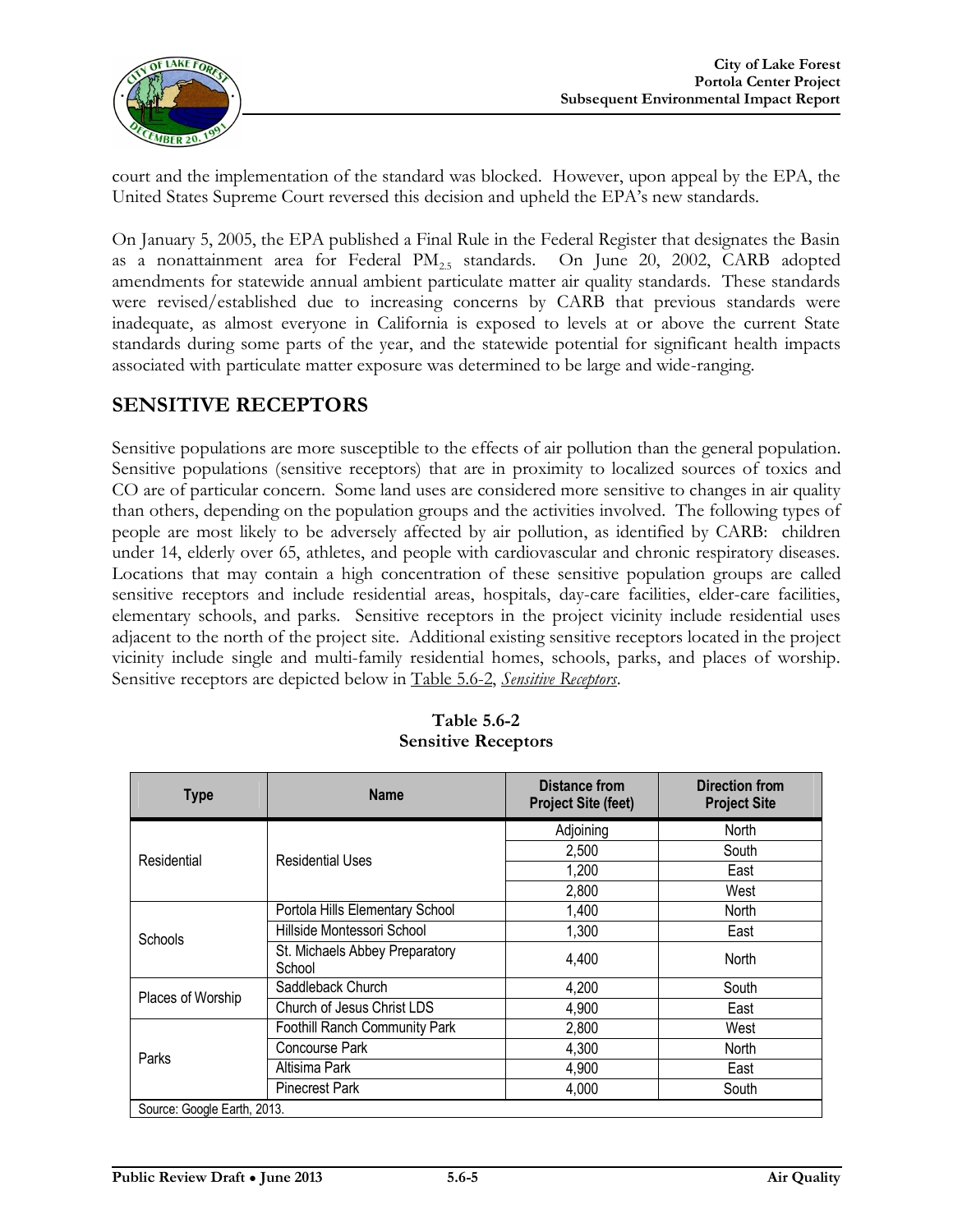

# **5.6.2 REGULATORY FRAMEWORK**

# **U.S. ENVIRONMENTAL PROTECTION AGENCY**

The EPA is responsible for implementing the Federal Clean Air Act (FCAA), which was first enacted in 1955 and amended numerous times after. The FCAA established Federal air quality standards known as the National Ambient Air Quality Standards (NAAQS). These standards identify levels of air quality for "criteria" pollutants that are considered the maximum levels of ambient (background) air pollutants considered safe, with an adequate margin of safety, to protect the public health and welfare. The criteria pollutants are  $O_3$ , CO, NO<sub>2</sub>, which is a form of NO<sub>x</sub>, SO<sub>2</sub>, which is a form of SO<sub>x</sub>, PM<sub>10</sub>, PM<sub>2.5</sub>, and lead (Pb); refer to Table 5.6-3, *National and California Ambient Air Quality Standards*.

# **CALIFORNIA AIR RESOURCES BOARD**

CARB administers the air quality policy in California. The California Ambient Air Quality Standards (CAAQS) were established in 1969 pursuant to the Mulford-Carrell Act. These standards, included with the NAAQS in <u>Table 5.6-2</u>, are generally more stringent and apply to more pollutants than the NAAQS. In addition to the criteria pollutants, CAAQS have been established for visibility reducing particulates, hydrogen sulfide, and sulfates. The California Clean Air Act (CCAA), which was approved in 1988, requires that each local air district prepare and maintain an Air Quality Management Plan (AQMP) to achieve compliance with CAAQS. These AQMP's also serve as the basis for preparation of the State Implementation Plan (SIP) for the State of California.

Like the EPA, CARB also designates areas within California as either attainment or nonattainment for each criteria pollutant based on whether the CAAQS have been achieved. Under the CCAA, areas are designated as nonattainment for a pollutant if air quality data show that a state standard for the pollutant was violated at least once during the previous three calendar years. Exceedances that are affected by highly irregular or infrequent events are not considered violations of a state standard, and are not used as a basis for designating areas as nonattainment.

# **SOUTH COAST AIR QUALITY MANAGEMENT DISTRICT**

The *2012 Air Quality Management Plan* (2012 AQMP), which was adopted in December 2012, proposes policies and measures to achieve federal and state standards for improved air quality in the South Coast Air Basin and those portions of the Salton Sea Air Basin (formerly named the Southeast Desert Air Basin) that are under the South Coast Air Quality Management District's (SCAQMD's) jurisdiction. The 2012 AQMP relies on a regional and multi-level partnership of governmental agencies at the federal, state, regional, and local level. These agencies (EPA, CARB, local governments, Southern California Association of Governments [SCAG] and the SCAQMD) are the primary agencies that implement the 2012 AQMP programs. The 2012 AQMP incorporates the latest scientific and technical information and planning assumptions, including the 2012 Regional Transportation Plan/Sustainable Communities Strategy, updated emission inventory methodologies for various source categories, and SCAG's latest growth forecasts.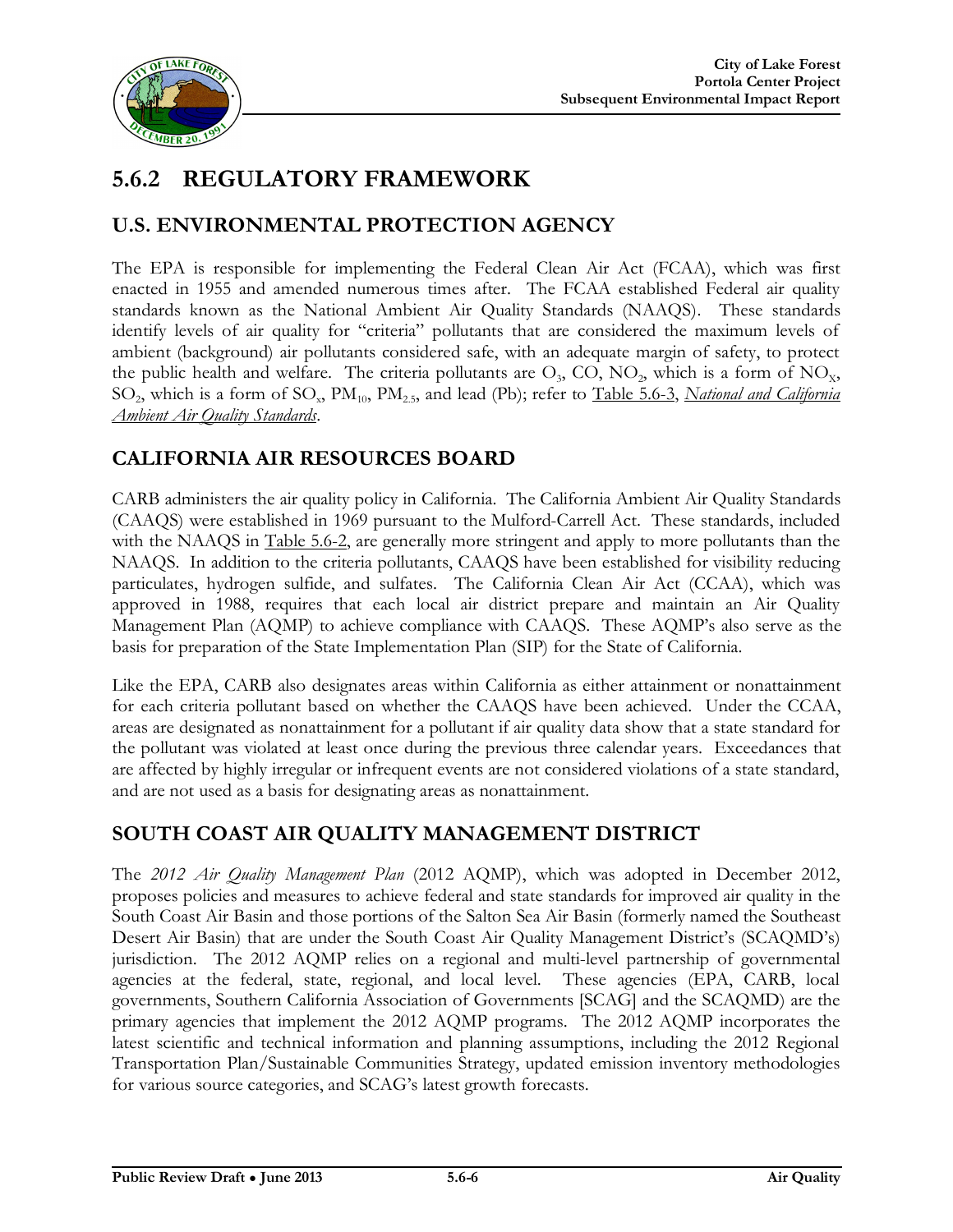

|                                   |                                      | California <sup>1</sup>                     |                          | Federal <sup>2</sup>                           |                          |  |
|-----------------------------------|--------------------------------------|---------------------------------------------|--------------------------|------------------------------------------------|--------------------------|--|
| <b>Pollutant</b>                  | <b>Averaging Time</b>                | Standard <sup>3</sup>                       | <b>Attainment Status</b> | Standards <sup>4</sup>                         | <b>Attainment Status</b> |  |
|                                   | 1 Hour                               | 0.09 ppm (180 µg/m <sup>3</sup> )           | <b>Nonattainment</b>     | N/A <sup>5</sup>                               | N/A <sup>5</sup>         |  |
| Ozone $(O_3)$                     | 8 Hour                               | 0.070 ppm (137 µg/m <sup>3</sup> )          | Unclassified             | 0.075 ppm (147 $\mu$ g/m <sup>3</sup> )        | Nonattainment            |  |
| <b>Particulate Matter</b>         | 24 Hour<br>50 $\mu$ g/m <sup>3</sup> |                                             | Nonattainment            | 150 $\mu$ g/m <sup>3</sup>                     | Nonattainment            |  |
| $(PM_{10})$                       | <b>Annual Arithmetic</b><br>Mean     | Nonattainment<br>$20 \mu g/m^3$             |                          | N/A <sup>7</sup>                               | Nonattainment            |  |
| Fine Particulate                  | 24 Hour                              | No Separate State Standard                  |                          | $35 \mu g/m^3$                                 | Unclassified             |  |
| Matter (PM <sub>2.5</sub> )       | <b>Annual Arithmetic</b><br>Mean     | 12 $\mu$ g/m <sup>3</sup>                   | <b>Nonattainment</b>     | $15 \mu g/m^3$                                 | Nonattainment            |  |
| Carbon Monoxide                   | 1 Hour                               | 20 ppm (23 mg/m <sup>3</sup> )              | Attainment               | 35 ppm (40 mg/m <sup>3</sup> )                 | Attainment               |  |
| (CO)                              | 8 Hour                               | 9.0 ppm $(10 \text{ mg/m}^3)$               | Attainment               | 9 ppm $(10 \text{ mg/m}^3)$                    | Attainment               |  |
| Nitrogen Dioxide                  | 1 Hour                               | 0.18 ppm $(339 \mu g/m^3)$                  | Attainment               | 100 ppb (188 $\mu$ g/m <sup>3</sup> )          | N/A                      |  |
| (NO <sub>2</sub> ) <sup>6</sup>   | <b>Annual Arithmetic</b><br>Mean     | 0.030 ppm (57 $\mu$ g/m <sup>3</sup> )      | N/A                      | 0.053 ppm (100 $\mu$ g/m <sup>3</sup> )        | Attainment               |  |
|                                   | 1 Hour                               | 0.25 ppm (655 $\mu$ g/m <sup>3</sup> )      | Attainment               | 75 ppb (196 μg/m <sup>3</sup> )                | N/A                      |  |
|                                   | 3 Hour                               | N/A                                         | N/A                      | N/A                                            | Attainment               |  |
| Sulfur Dioxide (SO <sub>2</sub> ) | 24 Hour                              | 0.04 ppm (105 $\mu$ g/m <sup>3</sup> )      | Attainment               | $0.14$ ppm<br>(for certain areas) <sup>8</sup> | Attainment               |  |
|                                   | <b>Annual Arithmetic</b><br>Mean     | N/A                                         | N/A                      | $0.30$ ppm<br>(for certain areas) <sup>8</sup> | Attainment               |  |
|                                   | 30 day average                       | $1.5 \,\mu g/m^3$                           | Attainment               | N/A                                            | N/A                      |  |
| Lead (Pb)                         | Calendar Quarter                     | N/A                                         | N/A                      | $1.5 \ \mu g/m^3$                              | Attainment               |  |
| Visibility-Reducing<br>Particles  | 8 Hours (10 a.m. to<br>6 p.m., PST)  | Extinction coefficient =<br>0.23 km@<70% RH | Unclassified             | <b>No</b><br>Federal                           |                          |  |
| <b>Sulfates</b>                   | 24 Hour                              | $25 \mu g/m3$                               | Attainment               | <b>Standards</b>                               |                          |  |
| Hydrogen Sulfide                  | 1 Hour                               | 0.03 ppm (42 $\mu$ g/m3)                    | Unclassified             |                                                |                          |  |

**Table 5.6-3 National and California Ambient Air Quality Standards**

µg/m<sup>3</sup> = micrograms per cubic meter; ppm = parts per million; ppb = parts per billion; km = kilometer(s); RH = relative humidity; PST = Pacific Standard Time; N/A = Not Applicable. Notes:

1. Califomia standards for ozone, carbon monoxide (except Lake Tahoe), sulfur dioxide (1- and 24-hour), nitrogen dioxide, suspended particulate matter-PM<sub>10</sub> and visibility-reducing particles, are values that are not to be exceeded. All others are not to be equaled or exceeded. California ambient air quality standards are listed in the Table of Standards in Section 70200 of Title 17 of the California Code of Regulations. In 1990, CARB identified vinyl chloride as a toxic air contaminant, but determined that there was not sufficient available scientific evidence to support the identification of a threshold exposure level. This action allows the implementation of health-protective control measures at levels below the 0.010 ppm ambient concentration specified in the 1978 standard.

2. National standards (other than ozone, particulate matter and those based on annual averages or annual arithmetic mean) are not to be exceeded more than once a year. EPA also may designate an area as attainment/unclassifiable, if: (1) it has monitored air quality data that show that the area has not violated the ozone standard over a three-year period; or (2) there is not enough information to determine the air quality in the area. For  $PM_{10}$ , the 24-hour standard is attained when 99 percent of the daily concentrations, averaged over the three years, are equal to or less than the standard. For PM<sub>2.5</sub>, the 24-hour standard is attained when 98 percent of the daily concentrations, averaged over three years, are equal to or less than the standard.

3. Concentration is expressed first in units in which it was promulgated. Equivalent units given in parentheses are based upon a reference temperature of 25°C and a reference pressure of 760 mm of mercury. Most measurements of air quality are to be corrected to a reference temperature of 25°C and a reference pressure of 760 mm of mercury (1,013.2 millibar); ppm in this table refers to ppm by volume, or micromoles of pollutant per mole of gas.

4. National Primary Standards: The levels of air quality necessary, with an adequate margin of safety, to protect the public health.

5. The Federal 1-hour ozone standard was revoked on June 15, 2005 in all areas except the 14 8-hour ozone nonattainment Early Action Compact (EAC) areas.

6. The Nitrogen Dioxide ambient air quality standard was amended in February 22, 2007 to lower the 1-hour standard to 0.18 ppm and establish a new annual standard of 0.030 ppm. 7. The EPA revoked the annual PM<sub>10</sub> standard in 2006 (effective December 16, 2006).

8. On June 2, 2010, a new 1-hour SO<sub>2</sub> standard was established and the existing 24-hour and annual primary standards were revoked. To attain the 1-hour national standard, the 3year average of the annual 99<sup>th</sup> percentile of the 1-hour daily maximum concentrations at each site must not exceed 75 ppb. The 1971 SO<sub>2</sub> national standards (24-hour and annual) remain in effect until one year after an area is designated for the 2010 standard, except that in areas designated nonattainment for the 1971 standards, the 1971 standards remain in effect until implementation plans to attain or maintain the 2010 standards are approved.

Source: California Air Resources Board and U.S. Environmental Protection Agency, June 7, 2012.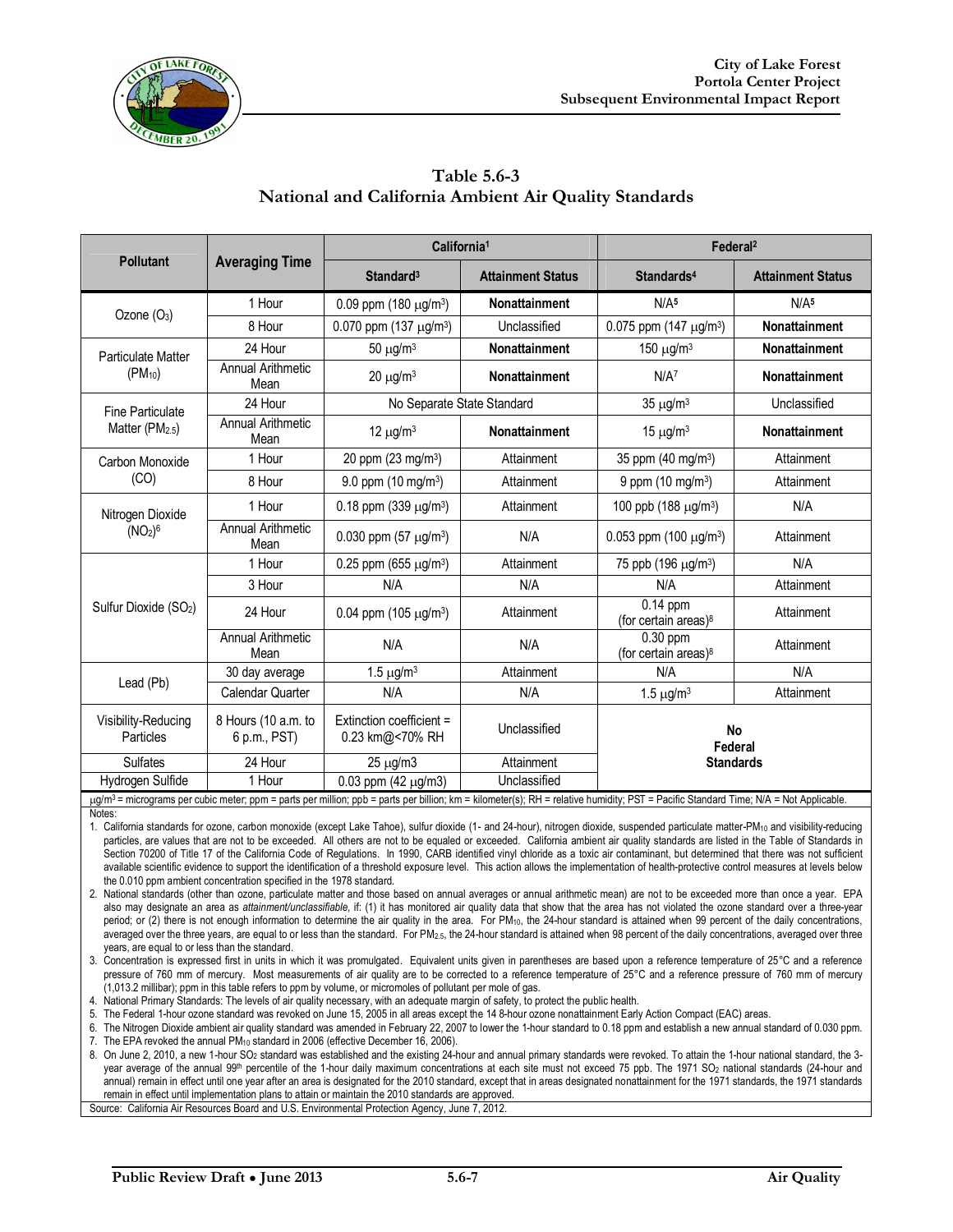

The 2012 AQMP addresses several state and federal planning requirements, incorporating new scientific information, primarily in the form of updated emissions inventories, ambient measurements, and new meteorological air quality models. The 2012 AQMP highlights the reductions and the interagency planning necessary to identify additional strategies, especially in the area of mobile sources, to meet all federal criteria pollutant standards within the timeframes allowed under federal Clean Air Act. The primary task of the 2012 AQMP is to bring the Basin into attainment with federal health-based standards.

### **SOUTHERN CALIFORNIA ASSOCIATION OF GOVERNMENTS**

The Southern California Association of Governments (SCAG) is the regional planning agency for Los Angeles, Orange, Ventura, Riverside, San Bernardino, and Imperial Counties and serves as a forum for regional issues relating to transportation, the economy, community development, and the environment. SCAG serves as the Federally designated metropolitan planning organization (MPO) for the Southern California region and is the largest metropolitan planning organization in the United States. With respect to air quality planning, SCAG has prepared the *Regional Comprehensive*  Plan: Helping Communities Achieve a Sustainable Future for the region, which includes Growth Management and Regional Mobility chapters that form the basis for the land use and transportation control portions of the 2012 AQMP. SCAG is responsible under the FCAA for determining conformity of projects, plans, and programs within the SCAQMD.

# **5.6.3 IMPACT THRESHOLDS AND SIGNIFICANCE CRITERIA**

### **METHODOLOGY**

### **Regional Air Quality**

In their *CEQA Air Quality Handbook* (November 1993), the SCAQMD has established significance thresholds to assess the impact of project related air pollutant emissions. Table 5.6-4, *SCAQMD Regional Pollutant Emission Thresholds of Significance*, presents these significance thresholds. There are separate thresholds for short-term construction and long-term operational emissions. A project with daily emission rates below these thresholds is considered to have a less than significant effect on regional air quality. The SCAQMD is in the process of updating the thresholds.

| <b>Phase</b>                                                                                                                                                                                                          | Pollutant (lbs/day)                                                        |     |     |     |     |    |  |  |
|-----------------------------------------------------------------------------------------------------------------------------------------------------------------------------------------------------------------------|----------------------------------------------------------------------------|-----|-----|-----|-----|----|--|--|
|                                                                                                                                                                                                                       | <b>VOC</b><br>SO <sub>x</sub><br>$PM_{10}$<br><b>NO<sub>x</sub></b><br>CO. |     |     |     |     |    |  |  |
| Construction                                                                                                                                                                                                          | 75                                                                         | 100 | 550 | 150 | 150 | 55 |  |  |
| Operation                                                                                                                                                                                                             | 55                                                                         | 55  | 550 | 150 | 150 | 55 |  |  |
| CO = carbon monoxide; VOC = volatile organic compounds; NO <sub>x</sub> = nitrogen oxides; PM <sub>10</sub> = particulate matter smaller than<br>10 microns; $PM_{2.5}$ = particulate matter smaller than 2.5 microns |                                                                            |     |     |     |     |    |  |  |
| Source: South Coast Air Quality Management District, CEQA Air Quality Handbook, November 1993.                                                                                                                        |                                                                            |     |     |     |     |    |  |  |

**Table 5.6-4 SCAQMD Regional Pollutant Emission Thresholds of Significance**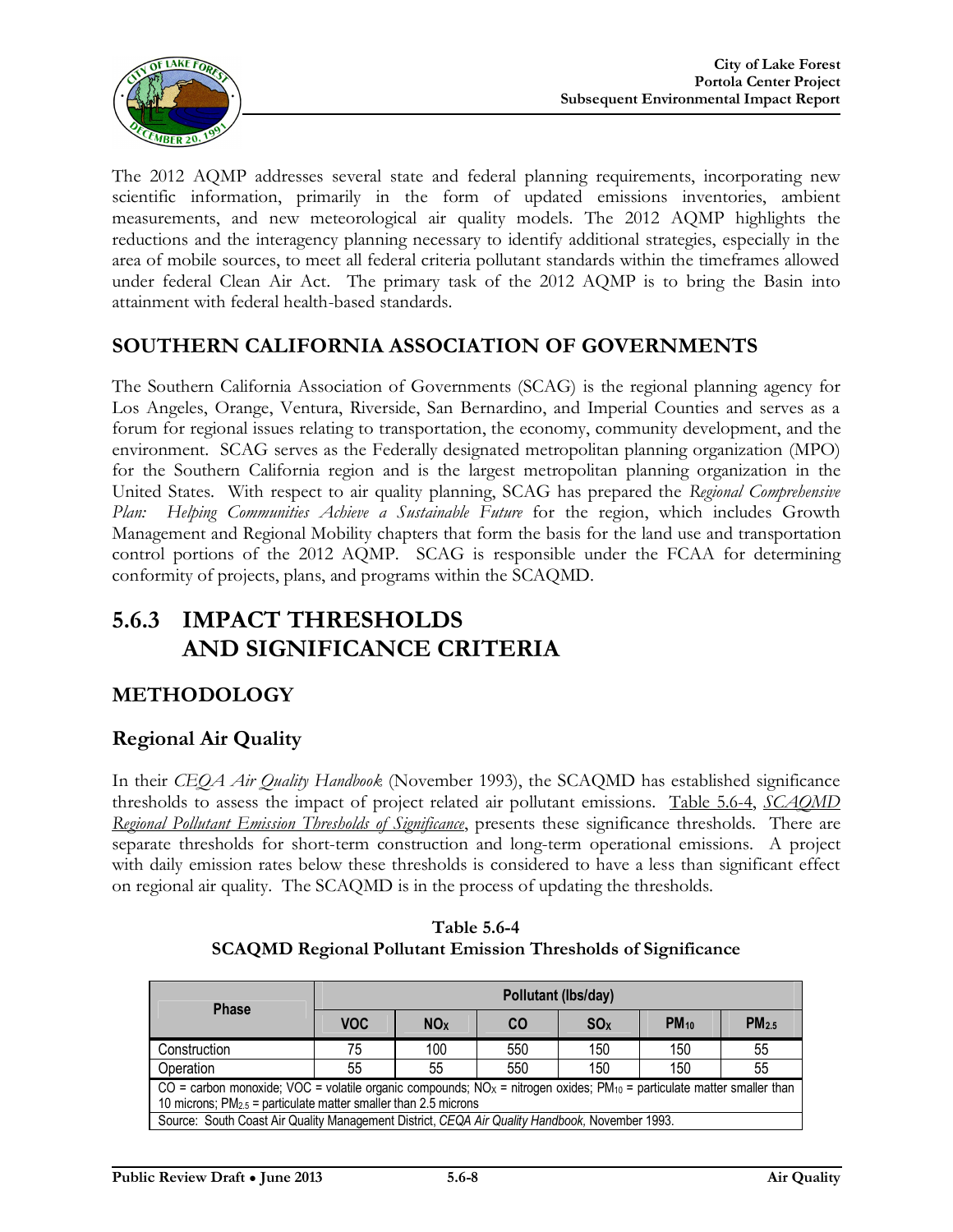

#### **Construction**

Mass daily combustion emissions, fugitive  $PM_{10}$  and  $PM_{2.5}$ , and off-gassing emissions were calculated using the California Emissions Estimator Model (CalEEMod), as recommended by the SCAQMD. CalEEMod separates the construction process into multiple phases, including demolition and site clearing, grading, trenching, paving, building construction, and architectural coating. Construction emissions account for on-site construction equipment emissions, haul truck trips, and worker commute trips. Construction activities were based upon construction scheduling and other preliminary construction details provided by the Applicant. Where appropriate, CalEEMod defaults were utilized. CalEEMod assumptions are provided in Appendix 11.6, *Air Quality and Greenhouse Gas Data*.

#### **Operations**

The CalEEMod software was also used to quantify the daily emissions from mobile and area sources that would occur during long-term operation of the project. Mobile source emissions calculations in CalEEMod were supplemented with traffic trips within the project's *Traffic Impact Analysis*. Area source emissions were quantified using CalEEMod default emissions and exclude emissions from wood burning fireplaces and stoves.

# **Local Air Quality**

#### **Localized Significance Thresholds**

Localized Significance Thresholds (LSTs) were developed in response to the SCAQMD Governing Boards' Environmental Justice Enhancement Initiative (I-4). The SCAQMD provided the *Final Localized Significance Threshold Methodology* (revised July 2008) for guidance. The LST methodology assists lead agencies in analyzing localized impacts associated with project-specific level proposed projects. The SCAQMD provides the LST lookup tables for one, two, and five acre projects emitting CO,  $NO_{X}$ , particulate matter less than 10 microns in aerodynamic diameter ( $PM_{10}$ ), and particulate matter less than 2.5 microns in aerodynamic diameter  $(PM<sub>25</sub>)$ . The LST methodology and associated mass rates are not designed to evaluate localized impacts from mobile sources traveling over the roadways. The SCAQMD recommends that any project over five acres should perform air quality dispersion modeling to assess impacts to nearby sensitive receptors.

#### **Localized CO**

In addition, the project would result in a local air quality impact if the project results in increased traffic volumes and/or decreases in Level of Service (LOS) that would result in an exceedance of the CO ambient air quality standards of 20 ppm for 1-hour CO concentration levels, and 9 ppm for 8 hour CO concentration levels. If the CO concentrations at potentially impacted intersections with the project are lower than the standards, then there is no significant impact. If future CO concentrations with the project are above the standard, then the project would have a significant local air quality impact.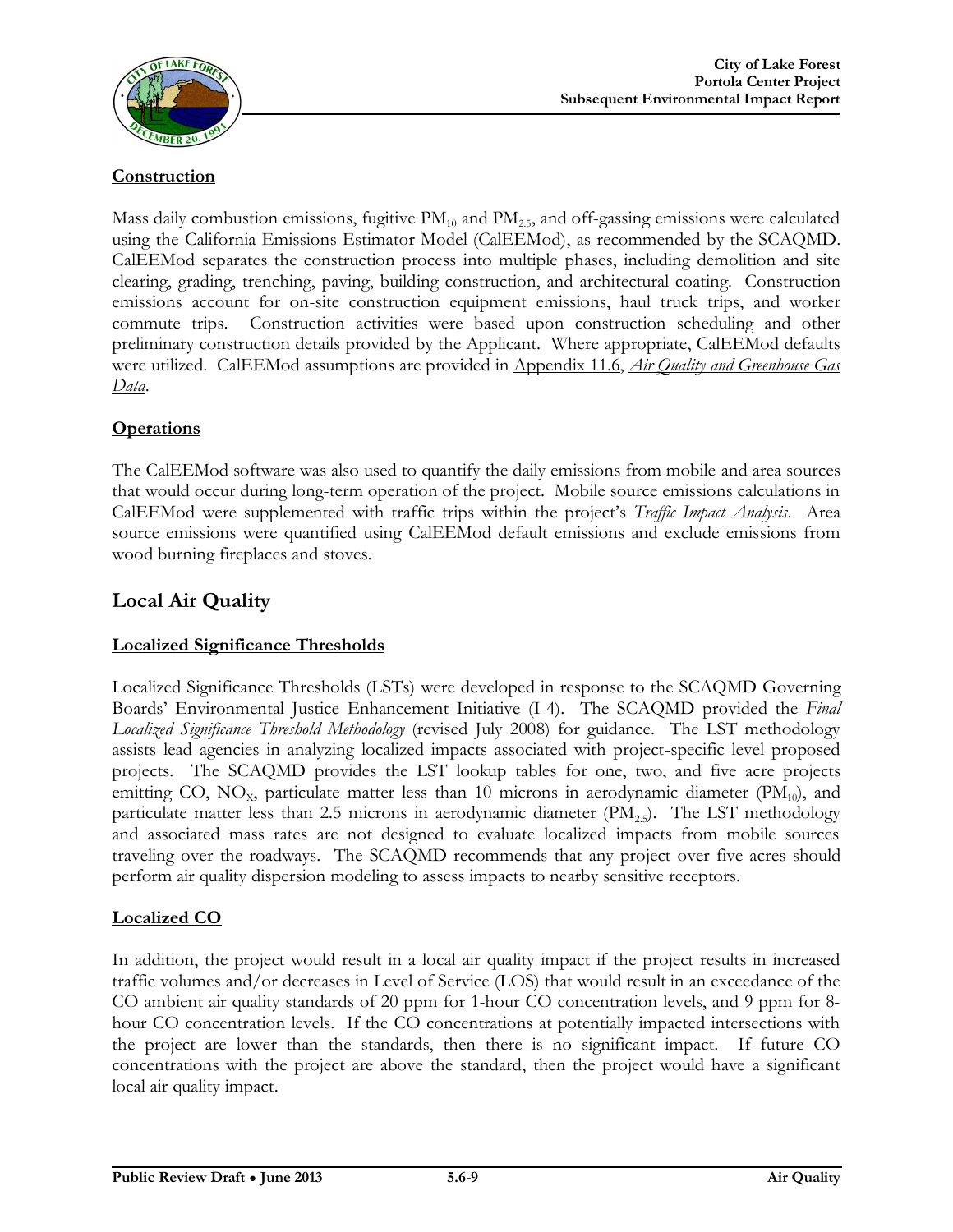

# **Cumulative Emissions**

The SCAQMD's *2012 AQMP* was prepared to accommodate growth, meet state and federal air quality standards, and minimize the fiscal impact that pollution control measures have on the local economy. According to the SCAQMD *CEQA Air Quality Handbook*, project-related emissions that fall below the established construction and operational thresholds should be considered less than significant unless there is pertinent information to the contrary.

If a project exceeds these emission thresholds, the SCAQMD *CEQA Air Quality Handbook* states that the significance of a project's contribution to cumulative impacts should be determined based on whether the rate of growth in average daily trips exceeds the rate of growth in population.

# **CEQA SIGNIFICANCE CRITERIA**

The environmental analysis in this section is patterned after the Initial Study Checklist recommended by Appendix G of the *CEQA Guidelines*, as amended, and used by the City of Lake Forest in its environmental review process. The Initial Study Checklist includes questions relating to air quality. The issues presented in the Initial Study Checklist have been utilized as thresholds of significance in this section. Accordingly, a project may create a significant adverse environmental impact if it would:

- Conflict with or obstruct implementation of the applicable air quality plan; refer to Section 8.0, *Effects Found Not To Be Significant*.
- Violate any air quality standard or contribute substantially to an existing or projected air quality violation; refer to Impact Statements AQ-1 and AQ-2.
- Result in a cumulatively considerable net increase of any criteria pollutant for which the project region is non-attainment under an applicable Federal or State ambient air quality standard (including releasing emissions that exceed quantitative thresholds for ozone precursors); refer to Impact Statements AQ-1 and AQ-2.
- Expose sensitive receptors to substantial pollutant concentrations; refer to Impact Statement AQ-3.
- **Create objectionable odors affecting a substantial number of people; refer to Section 8.0,** *Effects Found Not To Be Significant*.

Based on these standards/criteria, the effects of the proposed project have been categorized as either a "less than significant impact" or a "potentially significant impact." If a potentially significant impact cannot be reduced to a less than significant level through the application of goals, policies, standards or mitigation, it is categorized as a significant and unavoidable impact. The standards used to evaluate the significance of impacts are often qualitative rather than quantitative because appropriate quantitative standards are either not available for many types of impacts or are not applicable for some types of projects.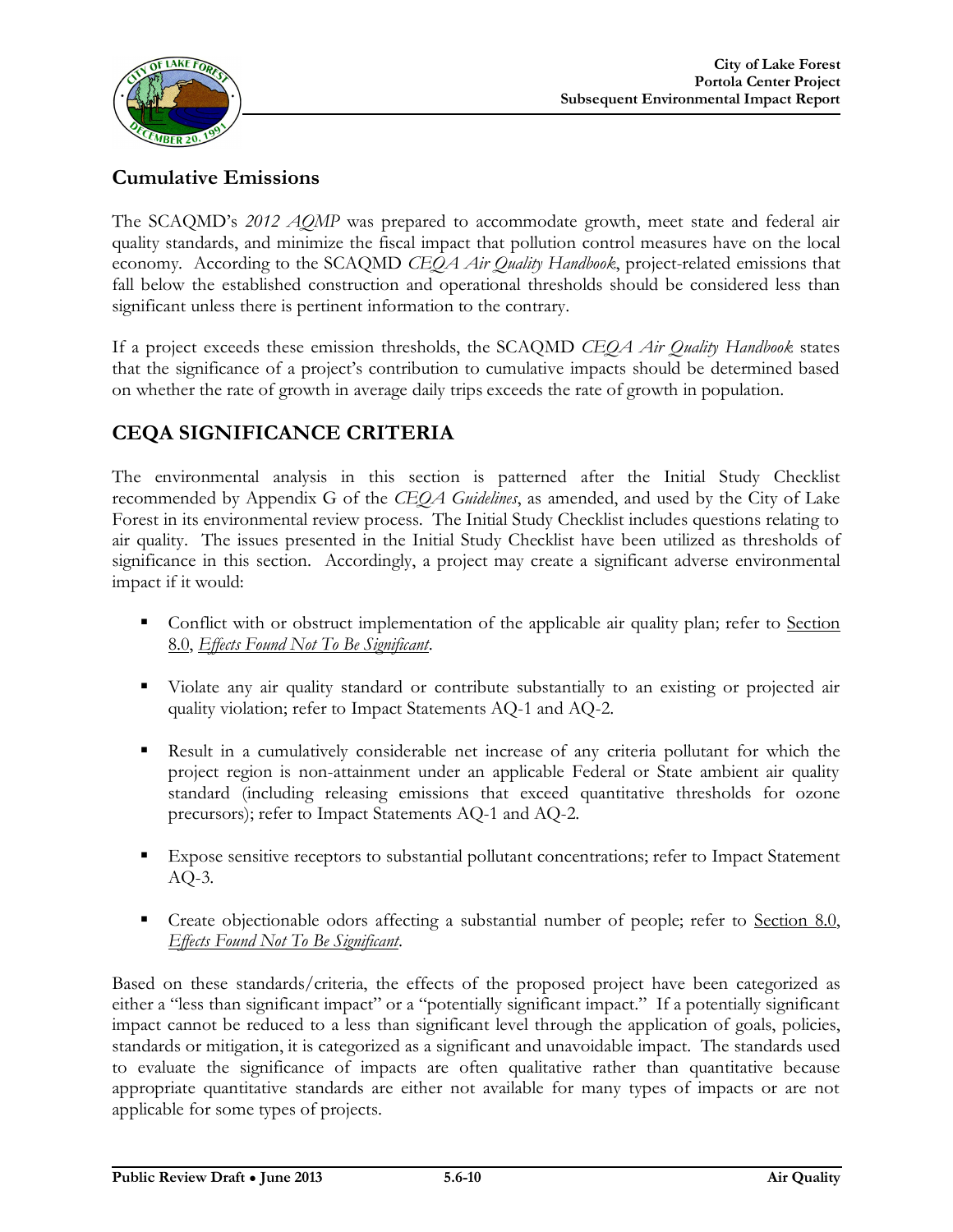

# **5.6.4 OVERVIEW OF OSA PEIR AIR QUALITY ANALYSIS**

The OSA PEIR analyzed potential air quality impacts (construction, operations, localized, and cumulative impacts) associated with the proposed Lake Forest Opportunities Study. The OSA PEIR determined that development within the OSA would result in the construction-related emissions. During construction, emissions would be generated by construction vehicles and equipment during clearance of a site, grading and/or excavation of a site, the construction of new structures, the installation of pipes and equipment, the application of finishes (e.g., paints), and the installation of landscaping. The clearance and grading of sites could also result in the generation of dust and particulate emissions, due to the disturbance of soil surfaces. The construction and operation of new land uses within the OSA would be subject to the rules and regulations of the SCAQMD, which requires that equipment be in good operating condition and places restrictions on construction activities to reduce dust emissions, among other requirements, to minimize the emission of air pollutants.

In terms of construction emissions, if site-specific review of the future development projects occurring on Sites 1 through 7 in the OSA identifies potentially significant air quality impacts associated with construction activities, OSA PEIR Mitigation Measures 3.3-1 through 3.3-7 would be implemented to reduce these emissions. While implementation of OSA PEIR Mitigation Measures 3.3-1 through 3.3-7 would reduce construction-related emissions, the OSA PEIR determined that they may not reduce these emissions to levels below the SCAQMD thresholds for each individual development project, as the amount of emissions generated for each project would vary depending on its size, the land area that would need to be disturbed during construction, and the length of the construction schedule. Under these conditions, no further feasible mitigation measures are available and this impact would be considered significant and unavoidable. In addition, for the criteria pollutants that would exceed the recommended SCAQMD thresholds, the health effects of these pollutants, would also need to be considered. The City would make sitespecific determinations of significance during the review of these individual development projects to determine which projects for which construction emissions may exceed significance thresholds.

The OSA PEIR concluded that the estimated daily operational emissions resulting from buildout of the OSA would exceed the SCAQMD recommended thresholds of significance for CO, VOC,  $NO<sub>x</sub>$ , and  $PM<sub>10</sub>$ . The exceedance of the SCAQMD thresholds for these criteria pollutants is primarily due to the increase in motor vehicles traveling to and from the new land uses within the development sites.

Future CO concentrations near these intersections would not exceed national or state ambient air quality standards. Therefore, CO hotspots would not occur near these intersections in the future, and the contribution of the traffic-related CO associated with development within the OSA at these intersections would be less than significant.

The OSA PEIR determined that both construction- and operation-related daily emissions associated with the development projects that are planned to occur on Sites 1 through 7 are anticipated to exceed SCAQMD significance thresholds for criteria pollutants for which the Basin is in nonattainment. Under this condition, the development proposed by the OSA would also make a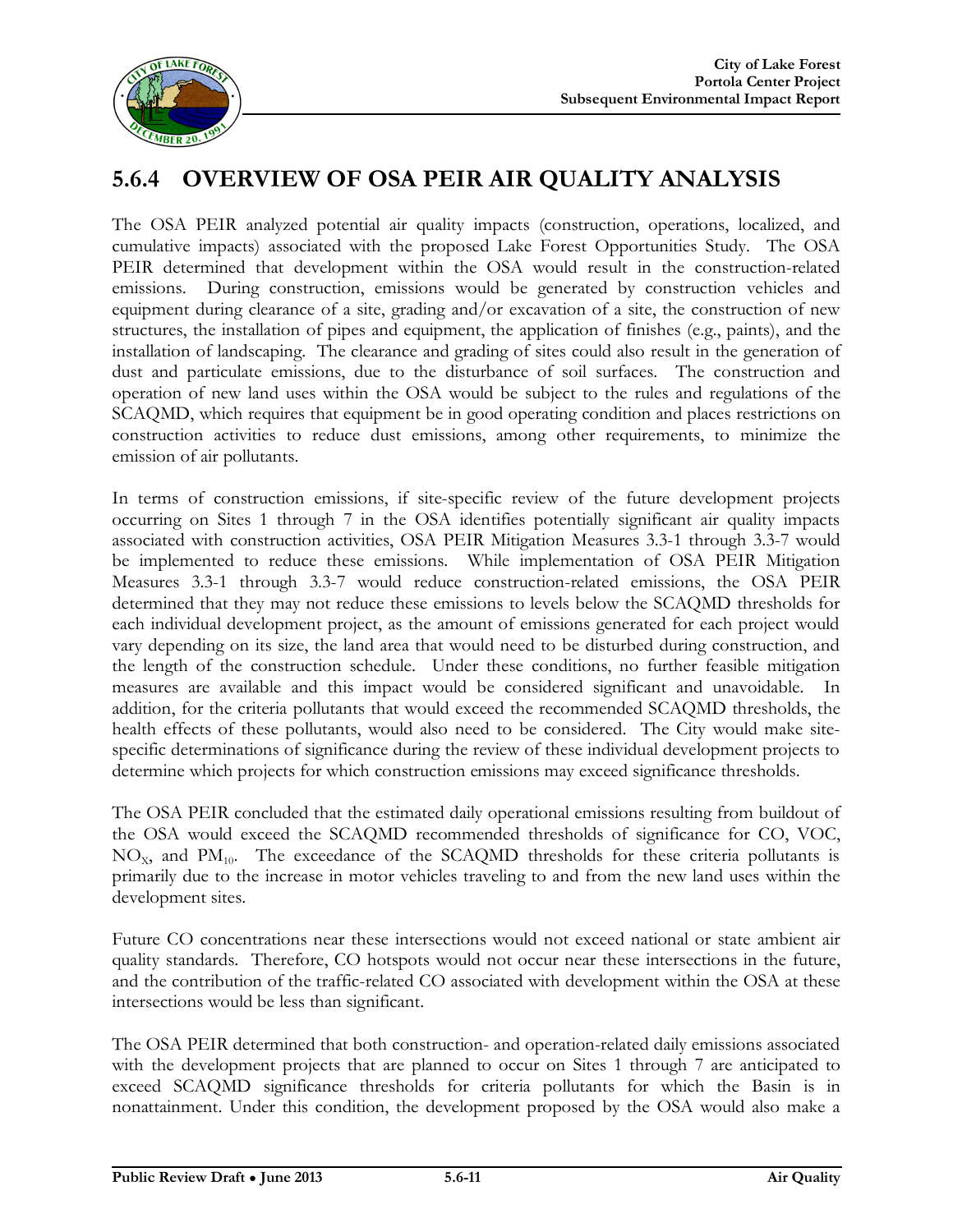

cumulatively considerable contribution to these criteria pollutants. Therefore, cumulative impacts were also anticipated to be significant and unavoidable.

# **5.6.5 IMPACTS AND MITIGATION MEASURES**

### **SHORT-TERM (CONSTRUCTION) AIR EMISSIONS**

#### **AQ-1 SHORT-TERM CONSTRUCTION ACTIVITIES ASSOCIATED WITH THE PROPOSED PROJECT WOULD RESULT IN AIR POLLUTANT EMISSION IMPACTS OR EXPOSE SENSITIVE RECEPTORS TO SUBSTANTIAL POLLUTANT CONCENTRATIONS.**

**Impact Analysis:** According to the OSA PEIR (page 3.3-23) construction-related emissions would be generated by exhaust from construction vehicles and equipment, as well as the generation of dust and particulate emissions from the disturbance of soil surfaces. The OSA PEIR identified potentially significant air quality impacts associated with construction activities, and required OSA PEIR Mitigation Measures 3.3-1 through 3.3-7 to reduce these emissions. While implementation of OSA PEIR Mitigation Measures 3.3-1 through 3.3-7 would reduce construction-related emissions, the OSA PEIR (page 3.3-27) determined that they may not reduce these emissions to levels below the SCAQMD thresholds for each individual development project. Under these conditions, no further feasible mitigation measures are available and this impact would be considered significant and unavoidable. The City would make site-specific determinations of significance during the review of these individual development projects to determine which projects for which construction emissions may exceed significance thresholds. Construction emissions associated with the proposed Portola Center project are discussed below.

Temporary impacts would result from project construction activities. Short-term air emissions would result from the following activities:

- Particulate (fugitive dust) emissions from grading and building construction; and
- Exhaust emissions from the construction equipment and the motor vehicles of the construction crew.

Potential odors could arise from the diesel construction equipment used on-site, as well as from architectural coatings and asphalt off-gassing. Odors generated from the referenced sources are common in the man-made environment and are not known to be substantially offensive to adjacent receptors. Additionally, odors generated during construction activities would be temporary and are not considered to be a significant impact.

The project site consists of vacant land. The project proposes the development of 930 residential dwelling units and 10,000 square feet of commercial uses. For the purposes of analysis, the project is assumed to begin construction in late 2013 and occur over approximately four to five years.

Site preparation and grading activities would require approximately 20,000 cubic yards of earthwork per day. Due to the soil type, Phase 1 (Portola South site) would require the import of 550,000 cubic yards of soil and 550,000 cubic yards of soil export. The fill materials would be imported to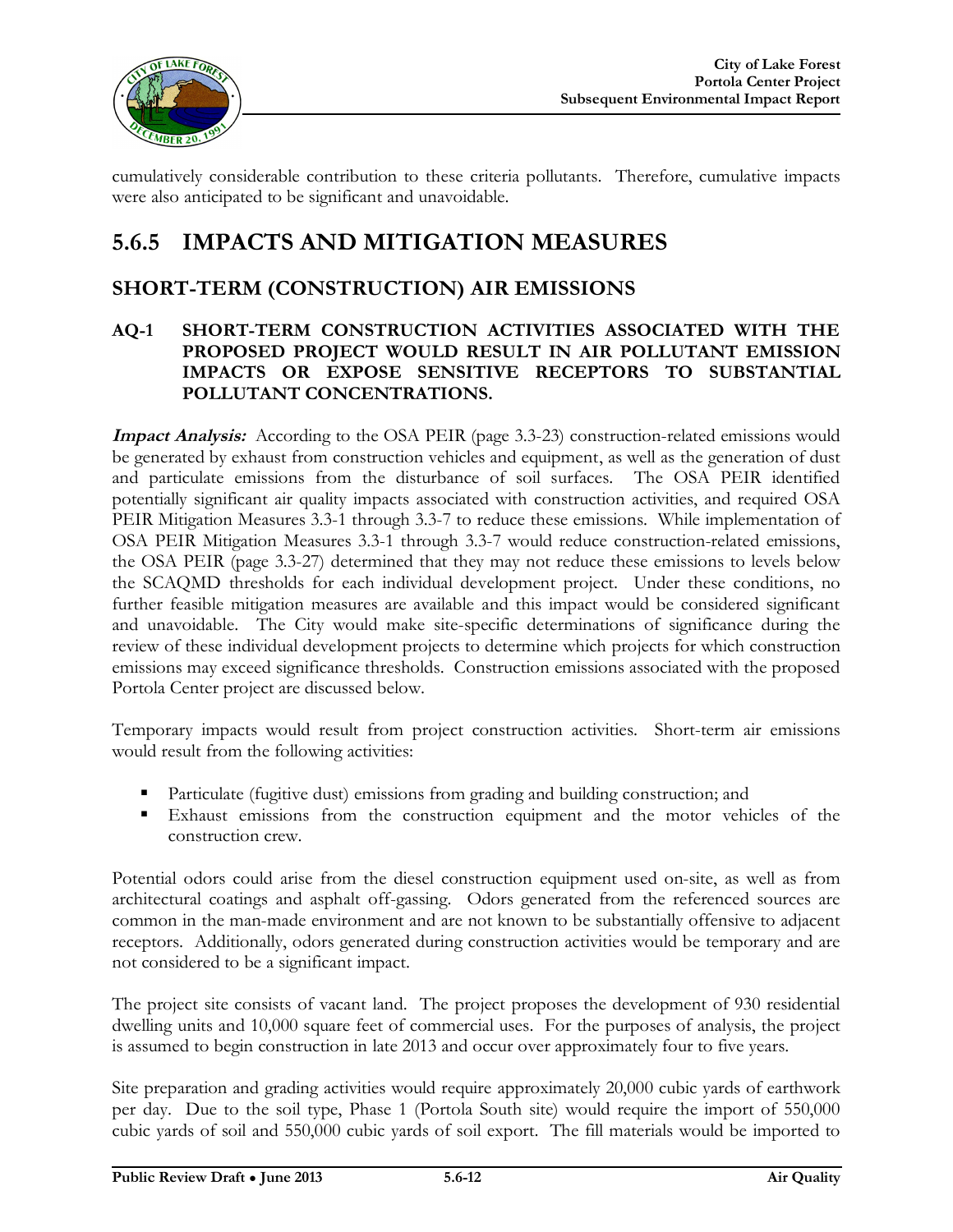

the Portola North site. Phase 2 (Portola Northwest site) would require approximately 110,000 cubic yards of import from the Portola South site and would export 110,000 cubic yards to the Portola South site. Phase 3 (Portola Northeast site) would require 440,000 cubic yards of soil imported from the Portola North site and the export of 440,000 cubic yards of fill. It should be noted that the hauling distance between the sites is less than  $\frac{1}{4}$  mile.

Project construction would require excavators, graders, scrapers, and tractors during grading and clearing; pavers, rollers, and paving equipment during paving; tractors, and forklifts during building construction; and air compressors during architectural coating. Emissions for each construction phase have been quantified based upon the phase durations and equipment types. The analysis of daily construction emissions has been prepared utilizing CalEEMod. Refer to Appendix 11.6, *Air Quality/Greenhouse Gas Data*, for the CalEEMod outputs and results. Table 5.6-5, *Maximum Daily Pollutant Emissions During Construction*, presents the anticipated daily short-term construction emissions.

Air pollutants would be emitted by construction equipment and fugitive dust would be generated during demolition of the existing structures and improvements as well as during grading of the site. Emissions during the primary phases of construction were calculated using the CalEEMod program. The equipment modeled during each phase was based on the defaults in CalEEMod modified as needed to represent the project specifics. All fugitive dust calculations accounted for watering and other dust control methods required to be implemented per SCAQMD Rule 403 (refer to OSA PEIR Mitigation Measure 3.3-7).

#### **Fugitive Dust Emissions**

Fugitive dust ( $PM_{10}$  and  $PM_{2.5}$ ) from grading and construction is expected to be short-term and would cease following completion of the proposed project improvements. Most of this material is composed of inert silicates, which are less harmful to health than the complex organic particulates released from combustion sources. These particles are either directly emitted or are formed in the atmosphere from the combustion of gases such as  $NO<sub>x</sub>$  and  $SO<sub>x</sub>$  combining with ammonia. The greatest amount of fugitive dust generated is expected to occur during site grading and excavation. Dust generated by such activities usually becomes more of a local nuisance than a serious health problem. Of particular concern is the amount of  $PM_{10}$  generated as a part of fugitive dust emissions.

The CalEEMod computer model calculates  $PM_{10}$  and  $PM_{2.5}$  fugitive dust as part of the site earthwork activity emissions; refer to Table 5.6-5. Maximum particulate matter emissions would occur during the initial stages of construction, when grading activities would occur. With the application of OSA PEIR Mitigation Measure 3.3-7, which requires adherence to SCAQMD Rule 403 and other dust control techniques, the maximum mitigated particulate matter concentration would be 134.80 pounds per day (lbs/day) for  $PM_{10}$  in 2013 and 18.28 lbs/day for  $PM_{25}$  in 2015. It should be noted that OSA PEIR Mitigation Measure 3.3-7 would be required, and has been modified to include additional measures and to reflect project current SCAQMD guidance. Therefore, emissions in each year are below SCAQMD thresholds of 150 lbs/day for  $PM_{10}$  and 55 lbs/day for  $PM_{2.5}$ . Although the unmitigated particulate matter levels are below the SCAQMD thresholds in the absence of specific dust reduction measures, the mitigation has been recommended as the Basin is nonattainment for  $PM_{10}$  and  $PM_{2.5}$ .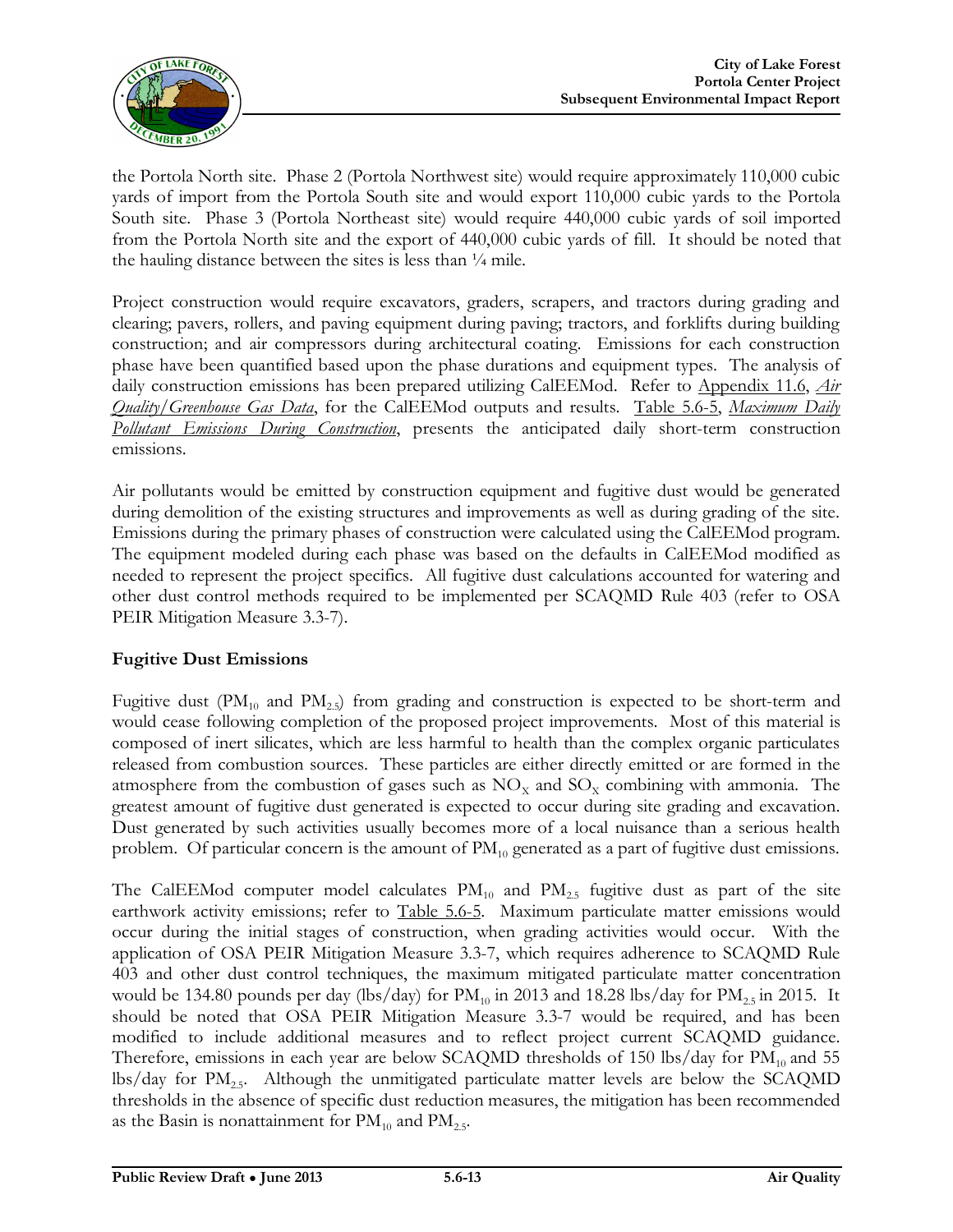

| <b>Emissions Source</b>                                                                                                                                                       |            |                       | Daily Pollutant Emissions (Ibs/day) <sup>1</sup> |                 |           |                   |
|-------------------------------------------------------------------------------------------------------------------------------------------------------------------------------|------------|-----------------------|--------------------------------------------------|-----------------|-----------|-------------------|
|                                                                                                                                                                               | <b>ROG</b> | <b>NO<sub>X</sub></b> | CO                                               | SO <sub>X</sub> | $PM_{10}$ | PM <sub>2.5</sub> |
| Year 1 (2013)                                                                                                                                                                 |            |                       |                                                  |                 |           |                   |
| Unmitigated                                                                                                                                                                   | 81.34      | 592.11                | 498.38                                           | 0.56            | 182.80    | 22.57             |
| Mitigated <sup>2</sup>                                                                                                                                                        | 81.34      | 527.70                | 498.38                                           | 0.56            | 134.18    | 17.36             |
| <b>SCAQMD Construction Thresholds</b>                                                                                                                                         | 75         | 100                   | 550                                              | 150             | 150       | 55                |
| <b>Mitigated Emissions Exceed Thresholds?</b>                                                                                                                                 | Yes        | Yes                   | No                                               | No              | No        | <b>No</b>         |
| Year 2 (2014)                                                                                                                                                                 |            |                       |                                                  |                 |           |                   |
| Unmitigated                                                                                                                                                                   | 115.63     | 563.16                | 475.21                                           | 0.61            | 180.94    | 21.20             |
| Mitigated <sup>2</sup>                                                                                                                                                        | 115.63     | 531.00                | 475.21                                           | 0.61            | 133.96    | 17.82             |
| <b>SCAQMD Construction Thresholds</b>                                                                                                                                         | 75         | 100                   | 550                                              | 150             | 150       | 55                |
| <b>Mitigated Emissions Exceed Thresholds?</b>                                                                                                                                 | Yes        | Yes                   | No                                               | <b>No</b>       | No        | No                |
| Year 3 (2015)                                                                                                                                                                 |            |                       |                                                  |                 |           |                   |
| Unmitigated                                                                                                                                                                   | 123.26     | 305.37                | 318.11                                           | 0.64            | 49.61     | 19.73             |
| Mitigated <sup>2</sup>                                                                                                                                                        | 123.26     | 305.37                | 318.11                                           | 0.64            | 40.27     | 18.28             |
| <b>SCAQMD Construction Thresholds</b>                                                                                                                                         | 75         | 100                   | 550                                              | 150             | 150       | 55                |
| <b>Mitigated Emissions Exceed Thresholds?</b>                                                                                                                                 | Yes        | Yes                   | No                                               | <b>No</b>       | <b>No</b> | <b>No</b>         |
| Year 4 (2016)                                                                                                                                                                 |            |                       |                                                  |                 |           |                   |
| Unmitigated                                                                                                                                                                   | 71.00      | 184.39                | 204.35                                           | 0.43            | 31.94     | 11.85             |
| Mitigated <sup>2</sup>                                                                                                                                                        | 71.00      | 184.39                | 204.35                                           | 0.43            | 26.81     | 11.85             |
| <b>SCAQMD Construction Thresholds</b>                                                                                                                                         | 75         | 100                   | 550                                              | 150             | 150       | 55                |
| <b>Mitigated Emissions Exceed Thresholds?</b>                                                                                                                                 | <b>No</b>  | Yes                   | No                                               | <b>No</b>       | <b>No</b> | <b>No</b>         |
| Year 5 (2017)                                                                                                                                                                 |            |                       |                                                  |                 |           |                   |
| Unmitigated                                                                                                                                                                   | 32.47      | 83.66                 | 99.08                                            | 0.21            | 15.29     | 5.33              |
| Mitigated <sup>2</sup>                                                                                                                                                        | 32.47      | 83.66                 | 99.08                                            | 0.21            | 13.32     | 5.33              |
| <b>SCAQMD Construction Thresholds</b>                                                                                                                                         | 75         | 100                   | 550                                              | 150             | 150       | $\overline{55}$   |
| <b>Mitigated Emissions Exceed Thresholds?</b>                                                                                                                                 | <b>No</b>  | <b>No</b>             | <b>No</b>                                        | <b>No</b>       | <b>No</b> | <b>No</b>         |
| CO = carbon monoxide; VOC = volatile organic compounds; NO <sub>x</sub> = nitrogen oxides; PM <sub>10</sub> = particulate matter smaller than 10 microns; PM <sub>2.5</sub> = |            |                       |                                                  |                 |           |                   |

**Table 5.6-5 Maximum Daily Pollutant Emissions During Construction**

particulate matter smaller than 2.5 microns Notes:

1. Emissions were calculated using CalEEMod, as recommended by the SCAQMD.

2. The reduction/credits for construction emission mitigations are based on mitigation included in the CalEEMod model and as typically required by the SCAQMD through Rule 403. The mitigation includes the following: properly maintain mobile and other construction equipment; replace ground cover in disturbed areas quickly; water exposed surfaces twice daily; cover stock piles with tarps; water all haul roads twice daily; limit speeds on unpaved roads to 15 miles per hour; and use CARB certified engines.

Refer to Appendix 11.6, *Air Quality/Greenhouse Gas Data*, for assumptions used in this analysis.

#### **Construction Exhaust Emissions**

Exhaust emissions from construction activities include emissions associated with the transport of machinery and supplies to and from the project site, emissions produced on-site as the equipment is used, and emissions from trucks transporting materials to/from the site. As presented in Table 5.6- 5, construction equipment and worker vehicle exhaust emissions would exceed the established SCAQMD thresholds during years 2013 through 2016. The  $NO<sub>x</sub>$  emissions during the periods described above would result in a significant impact during construction activities due to its contribution in forming ozone.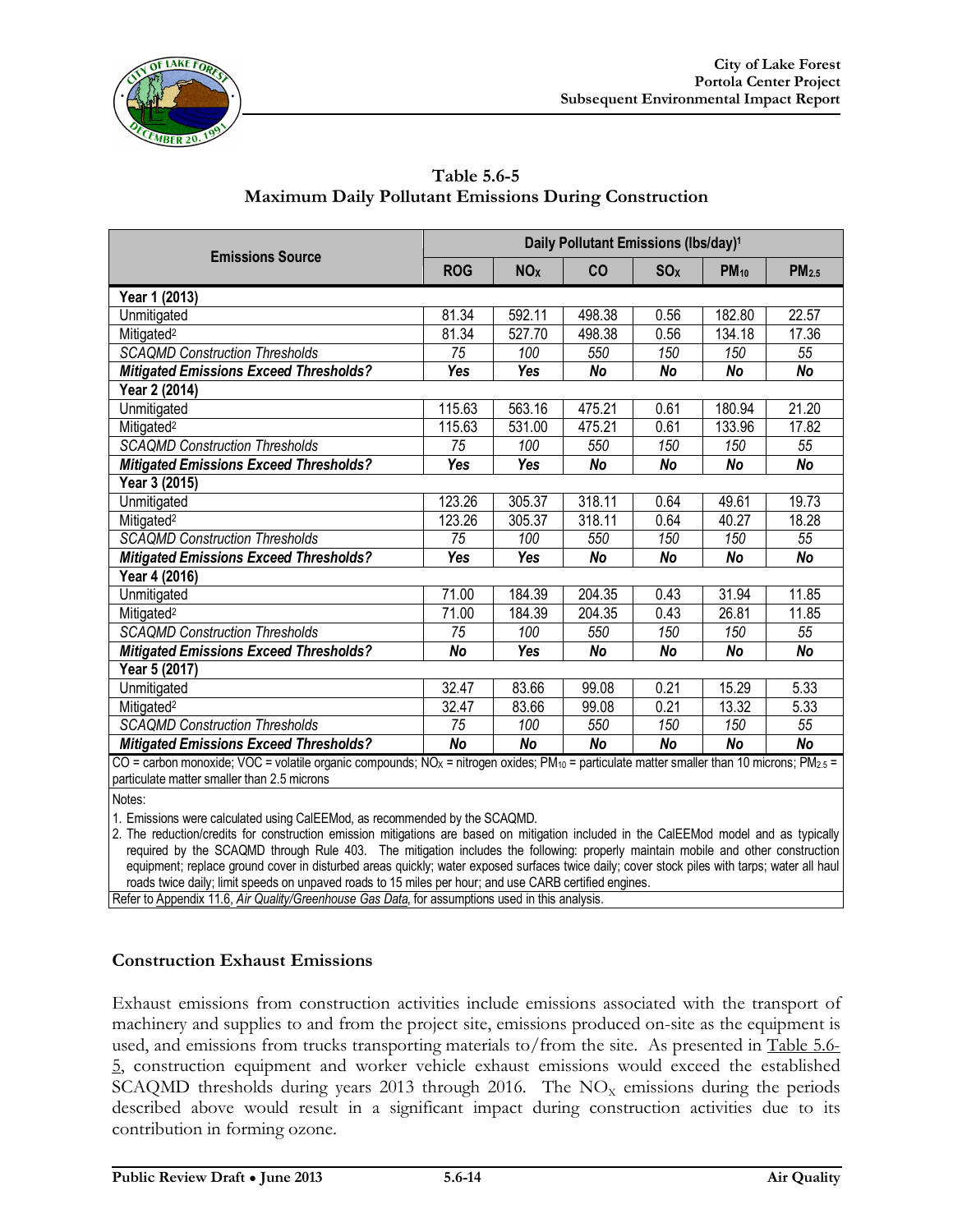

The generation of  $NO<sub>x</sub>$  emissions during construction is almost entirely due to engine combustion in construction equipment, haul trucks, and employee commuting. Therefore, OSA PEIR Mitigation Measures 3.3-1 through 3.3-6 (as updated based on guidance from the SCAQMD) would be required to reduce  $NO<sub>x</sub>$  emissions to the maximum extent practicable. While OSA PEIR Mitigation Measures 3.3-1 through 3.3-6 would reduce  $NO<sub>x</sub>$  emissions, these emissions would not be reduced below the significance thresholds. Therefore, even with implementation of the applicable mitigation measures, the  $NO<sub>x</sub>$  emissions during construction of the project are considered significant and unavoidable.

#### **ROG Emissions**

In addition to gaseous and particulate emissions, the application of asphalt and surface coatings creates ROG emissions, which are  $O<sub>3</sub>$  precursors. In accordance with the methodology prescribed by the SCAQMD, the ROG emissions associated with paving and architectural coating have been quantified with the CalEEMod model. Based on the modeling, the proposed project would exceed ROG thresholds during construction years 2013 through 2015.

As required by law, all architectural coatings for the proposed project structures would comply with SCAQMD Regulation XI, Rule 1113 – Architectural Coating.<sup>1</sup> Rule 1113 provides specifications on painting practices as well as regulates the ROG content of paint. In addition to Rule 1113, Mitigation Measure AQ-1 requires the use of high-pressure-low-volume (HPLV) paint applicators with a minimum transfer efficiency of at least 50 percent and using pre-painted construction materials. However, the application of architectural coatings would still result in an exceedance of ROG emissions following implementation of Mitigation Measure AQ-1, and as a result is concluded to be a significant unavoidable impact.

#### **Asbestos**

Pursuant to guidance issued by the Governor's Office of Planning and Research, State Clearinghouse, lead agencies are encouraged to analyze potential impacts related to naturally occurring asbestos (NOA). Asbestos is a term used for several types of naturally occurring fibrous minerals that are a human health hazard when airborne. The most common type of asbestos is chrysotile, but other types such as tremolite and actinolite are also found in California. Asbestos is classified as a known human carcinogen by State, Federal, and international agencies and was identified as a toxic air contaminant by the CARB in 1986.

Asbestos can be released from serpentinite and ultramafic rocks when the rock is broken or crushed. At the point of release, the asbestos fibers may become airborne, causing air quality and human health hazards. These rocks have been commonly used for unpaved gravel roads, landscaping, fill projects, and other improvement projects in some localities. Asbestos may be released to the atmosphere due to vehicular traffic on unpaved roads, during grading for development projects, and at quarry operations. All of these activities may have the effect of releasing potentially harmful asbestos into the air. Natural weathering and erosion processes can act on asbestos bearing rock and make it easier for asbestos fibers to become airborne if such rock is disturbed.

<sup>1</sup> South Coast Air Quality Management District, [http://www.aqmd.gov/rules/reg/reg11\\_tofc.html](http://www.aqmd.gov/rules/reg/reg11_tofc.html).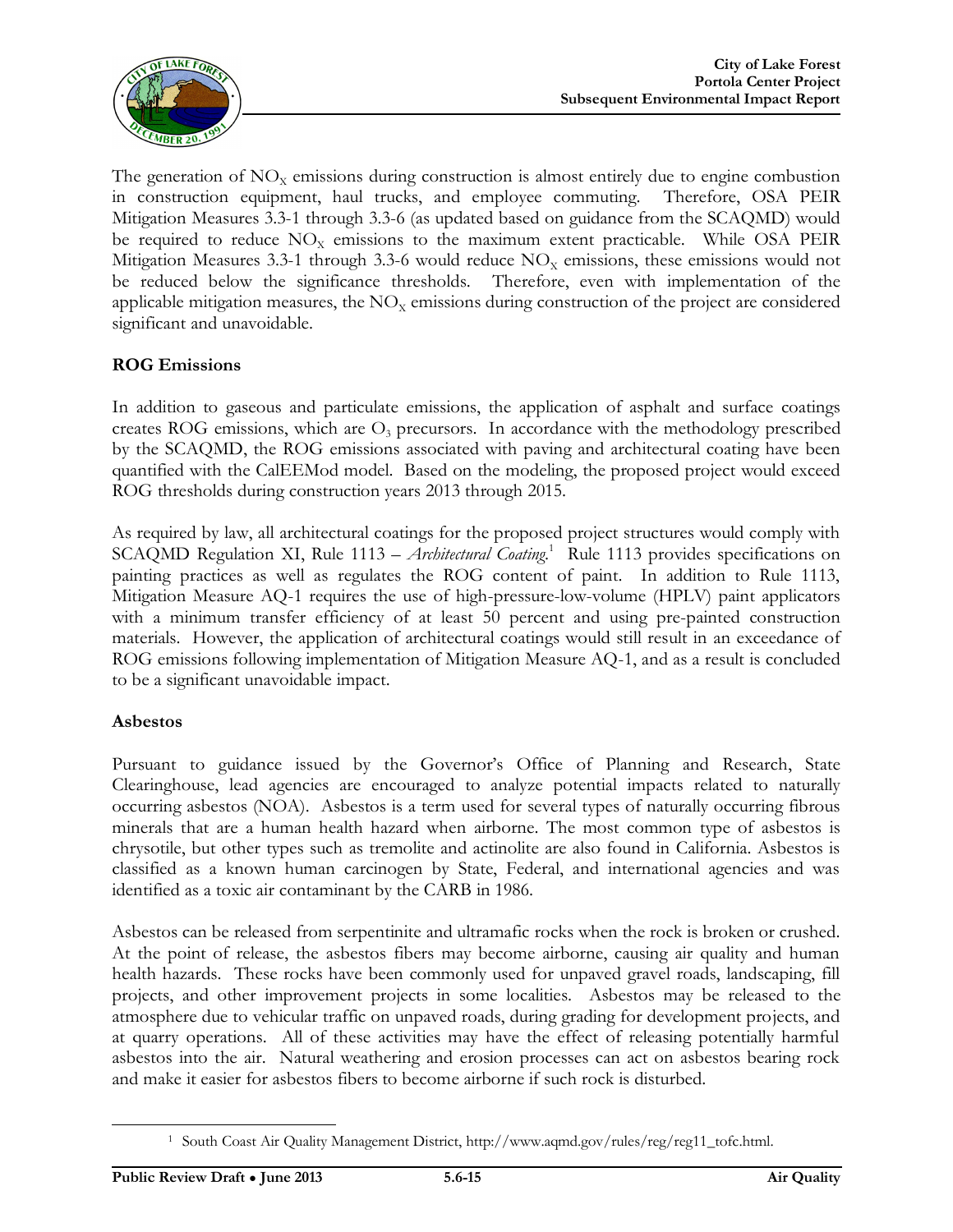

Serpentinite and/or ultramafic rock are known to be present in 44 of California's 58 counties. These rocks are particularly abundant in the counties of the Sierra Nevada foothills, the Klamath Mountains, and Coast Ranges. According to the Department of Conservation Division of Mines and Geology, *A General Location Guide for Ultramafic Rocks in California – Areas More Likely to Contain Naturally Occurring Asbestos Report* (dated August 2000), the proposed project is not located in an area where NOA is likely to be present. Therefore impacts would be considered less than significant.

#### **Total Daily Construction Emissions**

In accordance with the SCAQMD Guidelines, CalEEMod was utilized to model construction emissions for ROG, NO<sub>X</sub>, CO, SO<sub>X</sub>, PM<sub>10</sub>, and PM<sub>2.5</sub>. Construction would occur over four to five years, with the greatest emissions being generated during the first years of construction.

CalEEMod allows the user to input mitigation measures such as watering the construction area to limit fugitive dust and applying soil stabilizers to the project area. Mitigation measures selected within CalEEMod allow for certain reduction credits and result in a decrease of pollutant emissions. Reduction credits are based upon studies developed by CARB, SCAQMD, and other air quality management district's throughout California, and were programmed within the CalEEMod model. As indicated in Table 5.6-5, CalEEMod calculates the reduction associated with recommended mitigation measures.

As indicated in Table  $5.6-5$ , NO<sub>x</sub> emissions would exceed SCAQMD thresholds during construction. OSA PEIR Mitigation Measures 3.3-1 through 3.3-6 would be required to reduce equipment emissions. ROG emissions would also exceed SCAQMD construction thresholds. Mitigation Measure AQ-1 would be required to reduce ROG emissions. However,  $NO<sub>x</sub>$  and ROG emissions would not be reduced to a less than significant level. Impacts would be less than significant for all other criteria pollutants emitted during project construction. Implementation of OSA PEIR Mitigation Measure 3.3-7 would further reduce fugitive dust emissions. Due to the exceedance of the SCAQMD's thresholds for ROG and  $NO<sub>x</sub>$ , construction related air emissions would be significant and unavoidable. Additionally, it should be noted that the OSA PEIR determined that construction-related daily emissions would exceed SCAQMD significance thresholds for criteria pollutants for which the Basin is in nonattainment.

**Standard Conditions of Approval:** No Standard Conditions of Approval are applicable to this topical area.

#### **Applicable OSA Mitigation Measures:**

3.3-1 The developer shall require by contract specifications that all diesel-powered equipment used would be retrofitted with after-treatment products (e.g., engine catalysts) to the extent that it is readily available in the South Coast Air Basin. Contract specifications language shall be reviewed by the City prior to issuance of a grading permit. The following measures shall be implemented during construction to reduce  $NO<sub>x</sub>$  related emissions. They shall be included in the Grading Plan, Building Plans, and contract specifications. Contract specification language shall be reviewed by the City prior to issuance of a grading permit.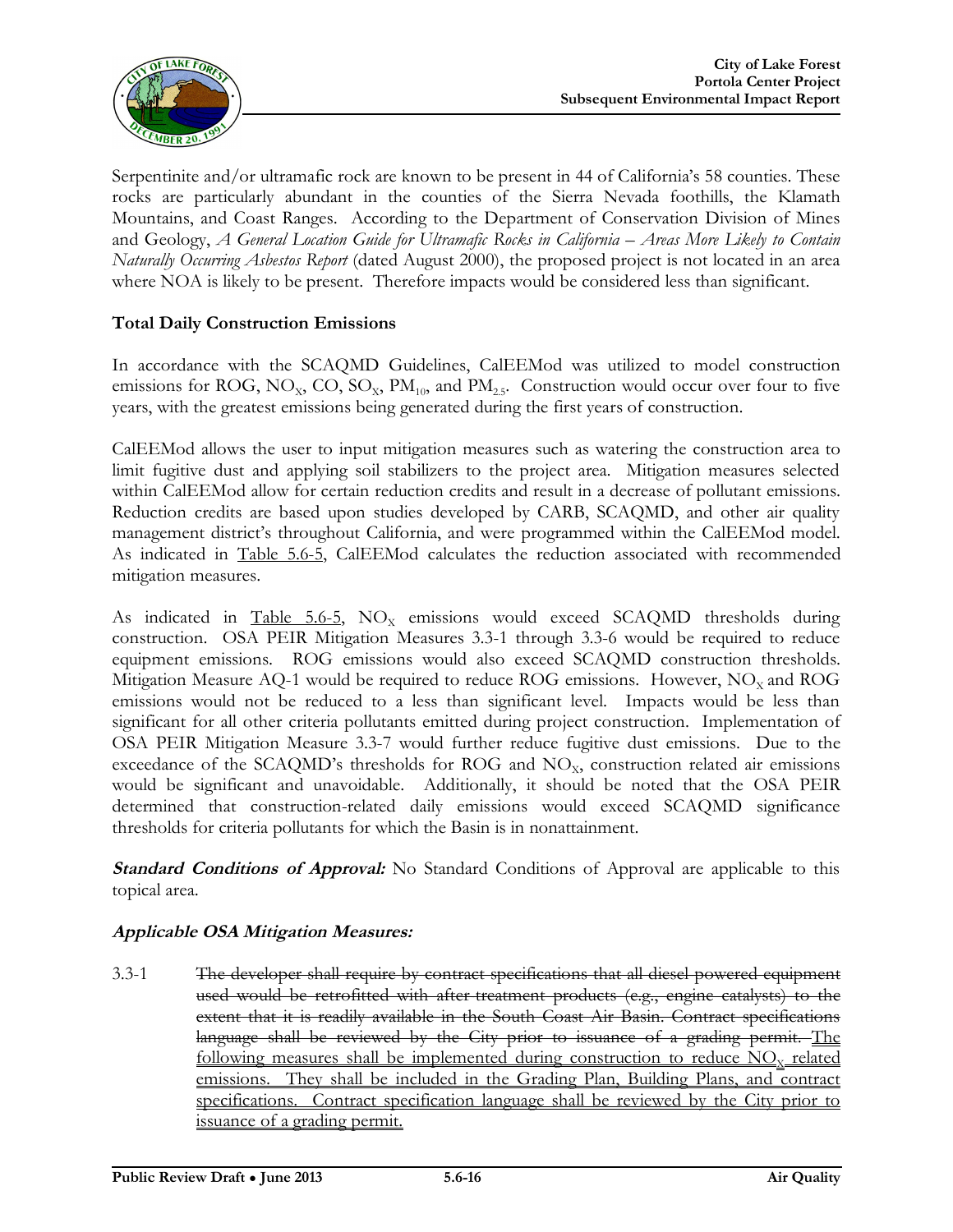

- With the exception of engine start up, off-road diesel equipment operators shall be required to shut down their engines rather than idle for more than five minutes, and shall ensure that all off-road equipment is compliant with the CARB in-use off-road diesel vehicle regulation and SCAQMD Rule 2449.
- The following note shall be included on all grading plans: "During construction activity, where available, the contractor shall incorporate California Air Resources Board (CARB) Tier 2 or 3 certified equipment into on-site off-road construction equipment fleets according to the following:
	- o Start of construction to December 31, 2014: Where available, incorporate Tier 2 and 3 equipment into the construction fleet of off-road diesel construction equipment used for the project. Where available, non-Tier 2 or 3 off-road diesel construction equipment shall be outfitted with the BACT devices certified by CARB. If CARB certified engines are not available, the project Applicant shall provide evidence to the City prior to issuance of grading permits, or within 30 days of procurement of the construction equipment fleet.
	- o Post-January 1, 2015: Where available and commercially feasible, incorporate Tier 3 and 4 equipment into the construction fleet of off-road diesel construction equipment used for the project. Where available, non-Tier 3 or 4 off-road diesel construction equipment shall be outfitted with BACT devices certified by CARB.
	- o A copy of each unit's certified tier specification, Best Available Control Technology (BACT) documentation, and CARB or SCAQMD operating permit shall be provided to the City at the time of mobilization of each applicable unit of equipment.
- Configure construction parking to minimize traffic interference.
- Minimize obstruction of through-traffic lanes and provide temporary traffic controls such as a flag person during all phases of construction when needed to maintain smooth traffic flow. Construction shall be planned so that lane closures on existing streets are kept to a minimum.
- Schedule construction operations affecting traffic for off-peak hours to the best extent when possible.
- Develop a traffic plan to minimize traffic flow interference from construction activities (the plan may include advance public notice of routing, use of public transportation and satellite parking areas with a shuttle service.)
- Encourage construction contractors to apply for SCAQMD Surplus Off-Road Opt-In for  $NO<sub>x</sub>$  ("SOON") funds. Incentives could be provided for those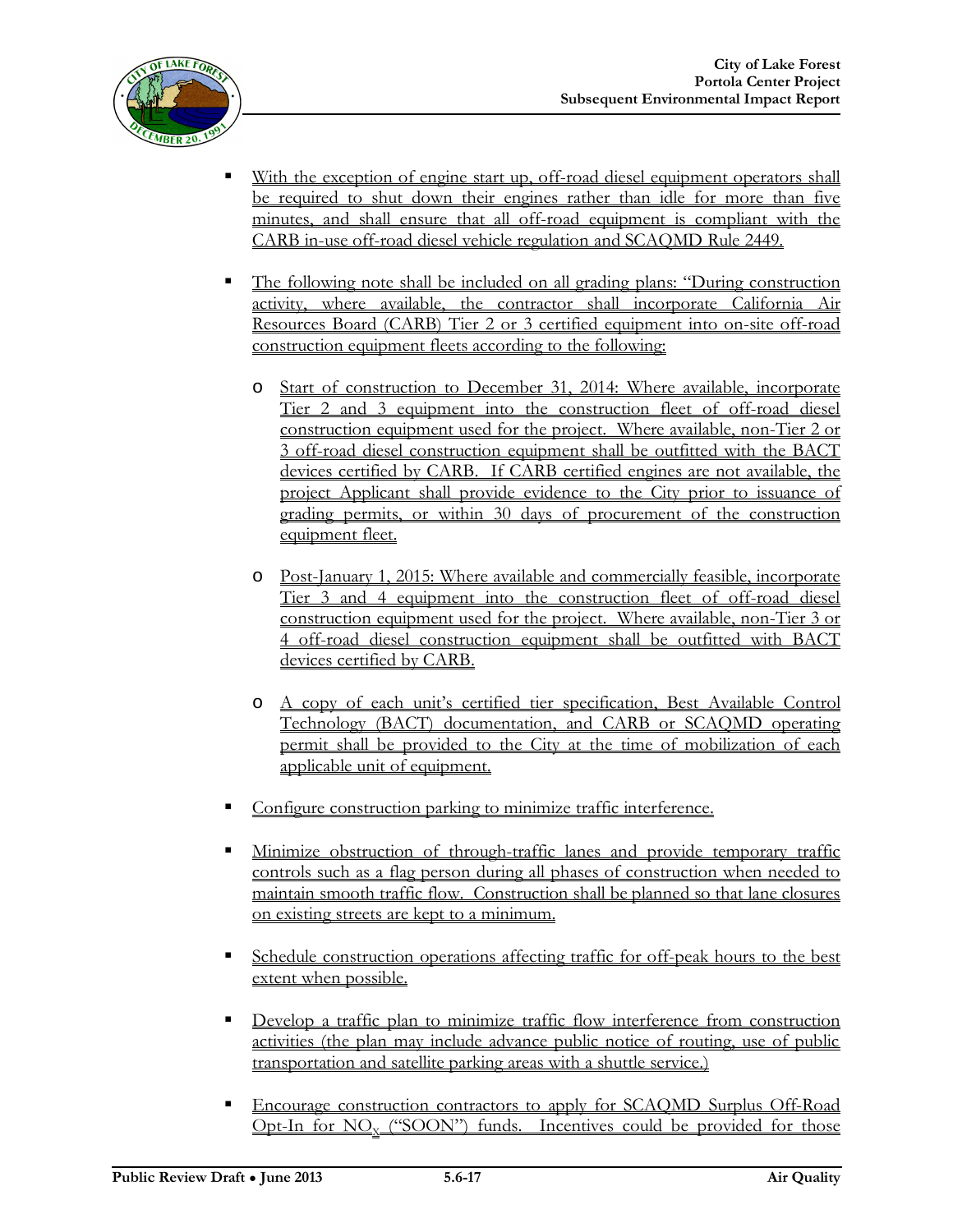

construction contractors who apply for AQMD "SOON" funds. The "SOON" program provides funds to accelerate clean-up of off-road diesel vehicles, such as heavy duty construction equipment. More information on this program can be found at the following website: <http://www.aqmd.gov/tao/Implementation/> SOONProgram.htm

*(Revisions to Mitigation 3.3-1 are based on the latest guidance from the South Coast Air Quality Management District to minimize construction NO<sub>X</sub> emissions.*)

- 3.3-2 The developer shall require by contract specifications that all heavy-duty diesel-powered equipment operating and refueling at a project site within the Project Area would use low-NO<sub>x</sub> diesel fuel to the extent that it is readily available and cost effective (up to 125 percent of the cost of California ARB diesel) in the South Coast Air Basin (this does not apply to diesel-powered trucks traveling to and from the project sites within the Project Area). Contract specification language shall be reviewed by the City prior to issuance of a grading permit. *(Mitigation Measure 3.3-2 is deleted as it is outdated and has been superseded by the additions to Mitigation Measure 3.3-1, which require BACT devices to reduce* NO<sub>X</sub> *emissions.*)
- 3.3-3 The developer shall require by contract specifications that alternative fuel construction equipment (i.e., compressed natural gas, liquid petroleum gas, and unleaded gasoline) and low-emission diesel construction equipment would be utilized to the extent that the equipment is readily available and cost effective in the South Coast Air Basin. Contract specification language shall be reviewed by the City prior to issuance of a grading permit.
- 3.3-4 The developer shall require by contract specifications that construction equipment engines will be maintained in good condition and in proper tune per manufacturer's specification for the duration of construction. Contract specification language shall be reviewed by the City prior to issuance of a grading permit.
- 3.3-5 The developer shall require by contract specifications that construction-related equipment, including heavy-duty equipment, motor vehicles, and portable equipment, shall be turned off when not in use for more than five minutes. Contract specification language shall be reviewed by the City prior to issuance of a grading permit.
- 3.3-6 The developer shall require by contract specifications that construction operations rely on the electricity infrastructure surrounding the construction site rather than electrical generators powered by internal combustion engines to the extent feasible. Contract specification language shall be reviewed by the City prior to issuance of a grading permit.
- 3.3-7 The developer shall implement dust control measures consistent with SCAQMD Rule 403—Fugitive Dust during the construction phases of new project development. Contract specification language shall be reviewed for inclusion of this language by the City prior to issuance of a grading permit. The following actions are currently recommended to implement Rule 403 and have been quantified by the SCAQMD as being able to reduce dust generation between 30 and 85 percent depending on the source of the dust generation: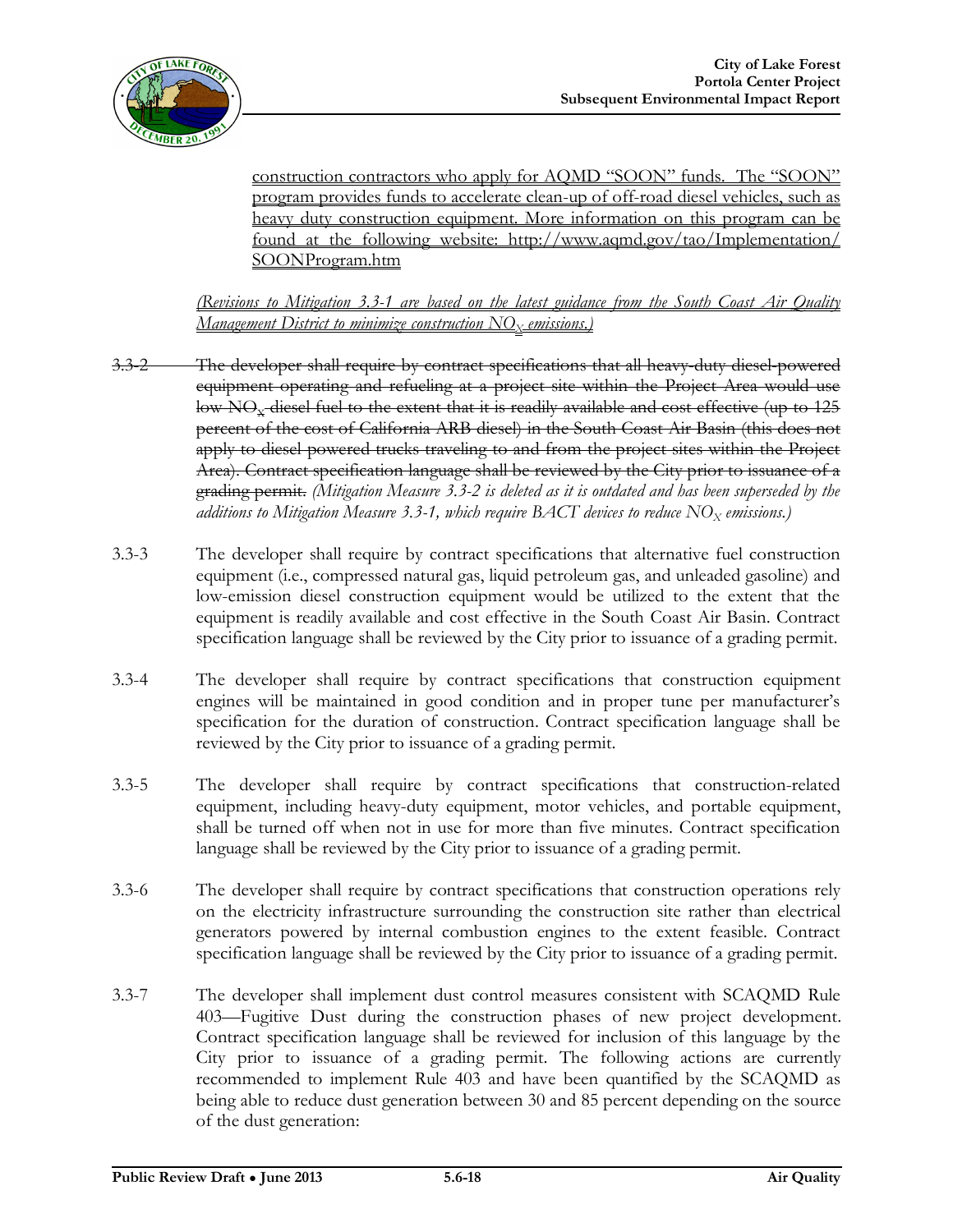

- Apply water and/or approved nontoxic chemical soil stabilizers according to manufacturer's specification to all inactive construction areas (previously graded areas that have been inactive for 10 or more days).
- Replace ground cover in disturbed areas as quickly as possible.
- Enclose, cover, water twice three times daily, or apply approved chemical soil binders to exposed piles with 5 percent or greater silt content.
- Water trucks will be utilized on the site and shall be available to be used throughout the day during site grading to keep the soil damp enough to prevent dust being raised by the operations. Water active grading sites at least twice daily.
- Suspend all excavating and grading operations when wind speeds (as instantaneous gusts) exceed 25 miles per hour over a 30-minute period.
- All trucks hauling dirt, sand, soil, or other loose materials are to be covered or should maintain at least two feet of freeboard (i.e., minimum vertical distance between top of the load and the top of the trailer), in accordance with Section 23114 of the California Vehicle Code.
- Sweep streets at the end of the day.
- Install wheel washers where vehicles enter and exit unpaved roads onto paved roads, or wash off trucks and any equipment leaving the site each trip on a gravel surface to prevent dirt and dust from impacting the surrounding areas.
- Apply water three times daily or chemical soil stabilizers according to manufacturers' specifications to all unpaved parking or staging areas or unpaved road surfaces.
- Post and enforce traffic speed limits of 15 miles per hour or less on all unpaved roads.
- All on-site roads shall be paved as soon as feasible or watered periodically or chemically stabilized.
- All delivery truck tires shall be watered down and scraped down prior to departing the job site.
- Visible dust beyond the property line which emanates from the project shall be minimized to the extent feasible.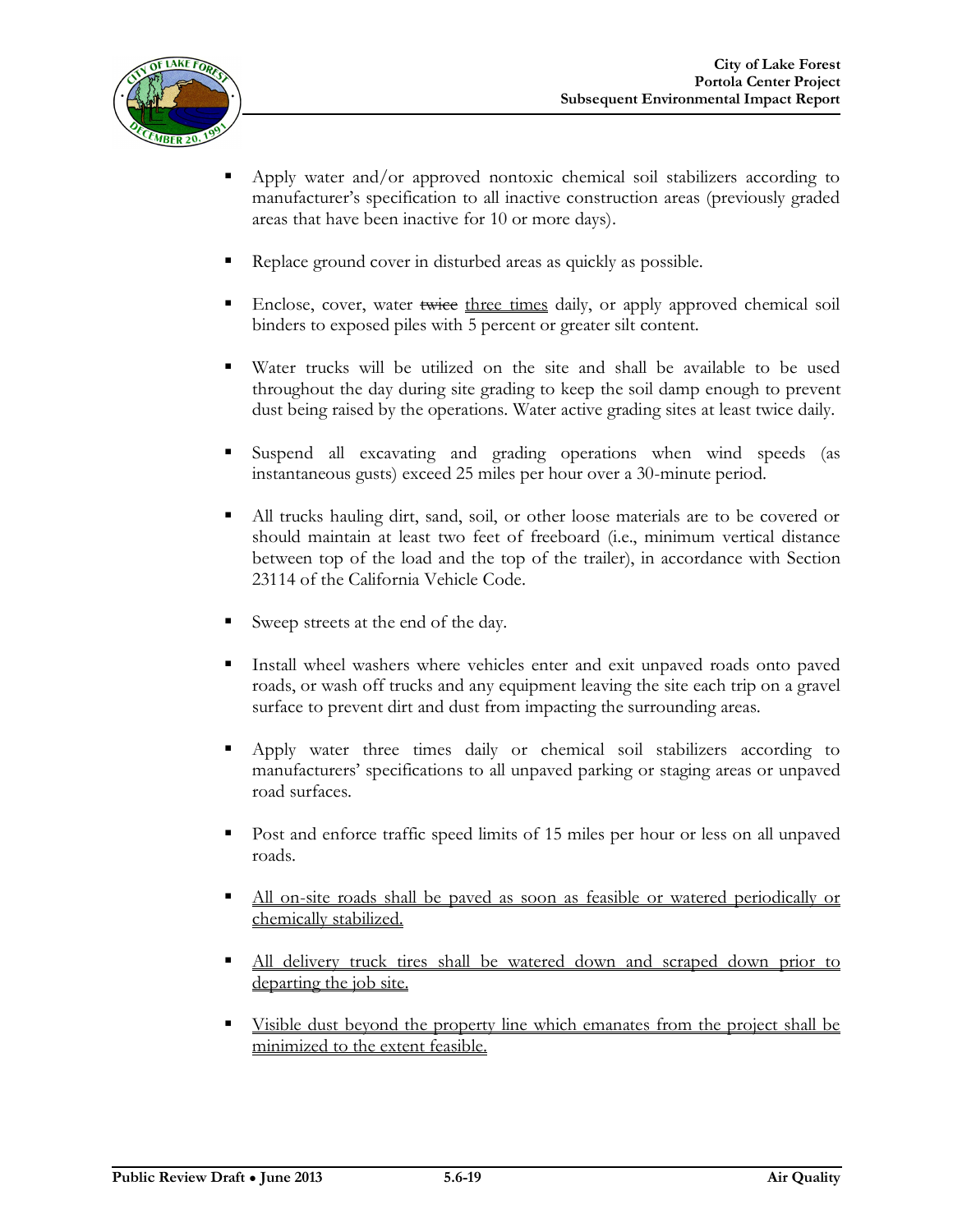

#### **Additional Mitigation Measures:**

- AQ-1 The following measures shall be implemented by the contractor to reduce ROG emissions resulting from application of architectural coatings:
	- Use high-pressure-low-volume (HPLV) paint applicators with a minimum transfer efficiency of at least 50 percent;
	- Use required coatings and solvents with a ROG content lower than required under Rule 1113; and
	- Use pre-painted construction materials.

**Level of Significance After Mitigation:** Less than significant impact from construction particulate matter. Significant and Unavoidable Impact from Construction ROG and  $NO<sub>x</sub>$ .

# **LONG-TERM (OPERATIONAL) AIR EMISSIONS**

#### **AQ-2 DEVELOPMENT ASSOCIATED WITH THE PROPOSED PROJECT WOULD RESULT IN SIGNIFICANT AND UNAVOIDABLE IMPACTS PERTAINING TO OPERATIONAL AIR EMISSIONS.**

**Impact Analysis:** The OSA PEIR (pages 3.3-26 and 3.3-27) concluded that the estimated daily operational emissions resulting from buildout of the OSA would exceed the SCAQMD recommended thresholds of significance for CO, VOC,  $NO_x$ , and  $PM_{10}$ . The exceedance of the SCAQMD thresholds for these criteria pollutants is primarily due to the increase in motor vehicles traveling to and from the new land uses within the development sites. Emissions associated with the proposed Portola Center project are discussed below.

Operational emissions generated by both stationary and mobile sources would result from normal daily activities on the project site after occupation (i.e., increased concentrations of  $O_3$ ,  $PM_{10}$ , and CO). Stationary area source emissions would be generated by the consumption of natural gas for space and water heating devices, the operation of landscape maintenance equipment, and the use of consumer products. Stationary energy emissions would result from energy consumption associated with the proposed project. Mobile emissions would be generated by the motor vehicles traveling to and from the project site.

#### **Mobile Source Emissions**

Mobile sources are emissions from motor vehicles, including tailpipe and evaporative emissions. Depending upon the pollutant being discussed, the potential air quality impact may be of either regional or local concern. For example,  $\text{ROG}$ ,  $\text{NO}_\text{X}$ ,  $\text{SO}_\text{X}$ ,  $\text{PM}_{10}$ , and  $\text{PM}_{2.5}$  are all pollutants of regional concern (NO<sub>X</sub> and ROG react with sunlight to form  $O_3$  [photochemical smog], and wind currents readily transport  $SO_{X}$ ,  $PM_{10}$ , and  $PM_{2.5}$ ). However, CO tends to be a localized pollutant, dispersing rapidly at the source.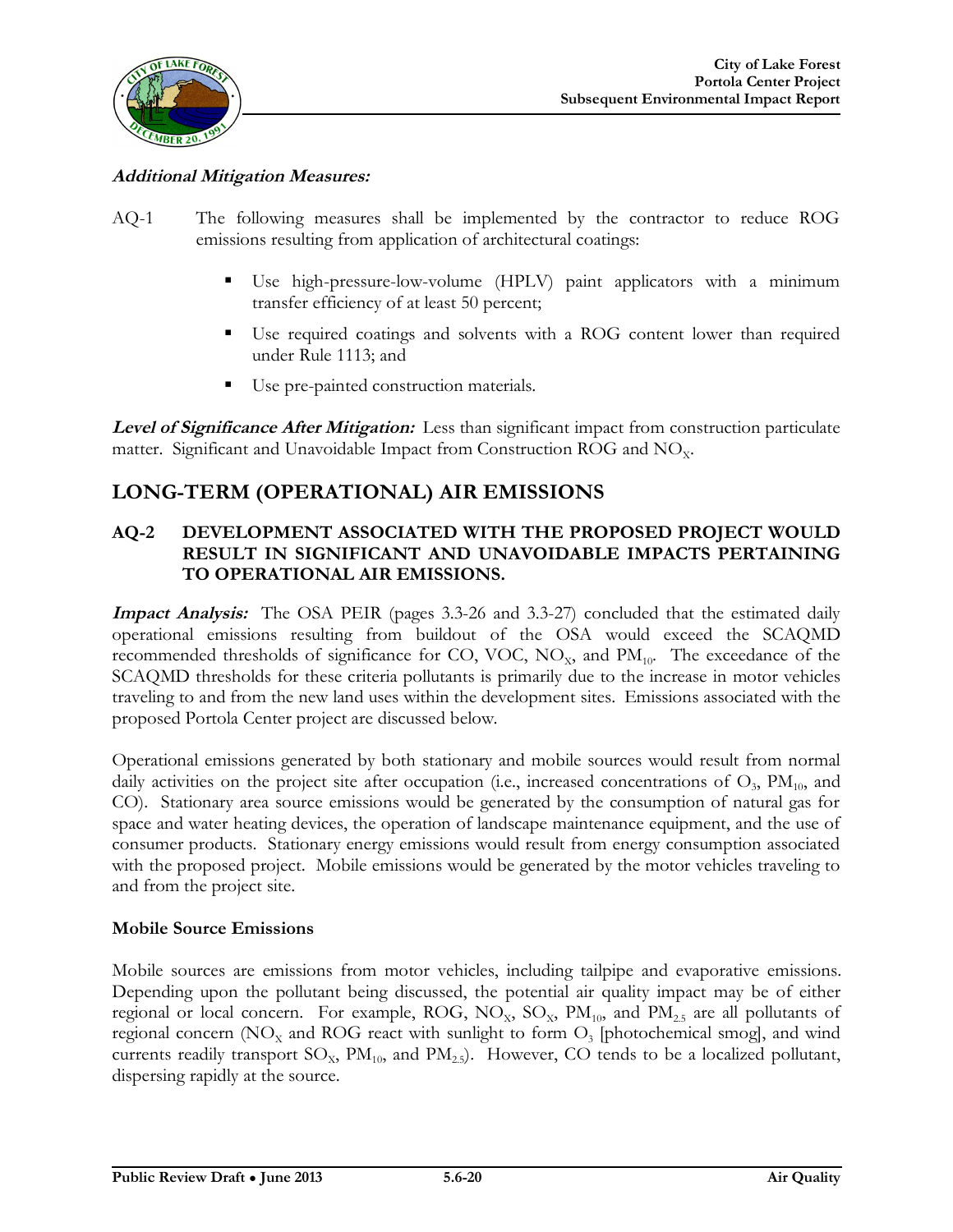

Project-generated vehicle emissions have been estimated using CalEEMod. This model predicts ROG, NO<sub>x</sub>, PM<sub>10</sub>, and PM<sub>2.5</sub> emissions from motor vehicle traffic associated with new or modified land uses; refer to Appendix 11.6, *Air Quality and Greenhouse Gas Data*. According to the project's *Traffic Impact Study*, the proposed project would generate 10,400 daily trips after buildout. Table 5.6-6, *Long-Term Operational Air Emissions*, presents the anticipated mobile source emissions.

| <b>Emissions Source</b>                         | Pollutant (pounds/day) <sup>1</sup> |                 |           |                 |           |                   |  |  |
|-------------------------------------------------|-------------------------------------|-----------------|-----------|-----------------|-----------|-------------------|--|--|
|                                                 | <b>ROG</b>                          | NO <sub>X</sub> | <b>CO</b> | SO <sub>x</sub> | $PM_{10}$ | PM <sub>2.5</sub> |  |  |
| <b>Unmitigated Emissions</b>                    |                                     |                 |           |                 |           |                   |  |  |
| Area <sup>2</sup>                               | 135.23                              | 5.55            | 393.33    | 0.76            | 50.56     | 50.55             |  |  |
| Energy                                          | 0.96                                | 8.17            | 3.48      | 0.05            | 0.66      | 0.66              |  |  |
| Mobile                                          | 43.56                               | 74.29           | 364.40    | 0.89            | 110.87    | 5.39              |  |  |
| <b>Total Unmitigated Emissions</b>              | 179.75                              | 88.01           | 761.21    | 1.70            | 162.40    | 56.60             |  |  |
| <b>Mitigated Emissions</b>                      |                                     |                 |           |                 |           |                   |  |  |
| Area <sup>2</sup>                               | 35.98                               | 0.92            | 79.62     | 0.00            | 1.58      | 1.57              |  |  |
| Energy                                          | 0.83                                | 7.11            | 3.03      | 0.05            | 0.58      | 0.58              |  |  |
| Mobile                                          | 39.08                               | 65.43           | 322.61    | 0.76            | 94.82     | 4.63              |  |  |
| <b>Total Mitigated Emissions</b>                | 75.89                               | 73.46           | 405.26    | 0.81            | 96.98     | 6.78              |  |  |
| <b>SCAOMD Threshold</b>                         | 55                                  | 55              | 550       | 150             | 150       | 55                |  |  |
| Is Threshold Exceeded? (Significant<br>Impact?) | Yes                                 | Yes             | No        | No              | No        | No                |  |  |
| $N = 1 - 1$                                     |                                     |                 |           |                 |           |                   |  |  |

#### **Table 5.6-6 Long-Term Operational Air Emissions**

Notes:

1. Based on CalEEMod modeling results, worst-case seasonal emissions for area and mobile emissions have been modeled.

2. Area sources include natural gas burning fireplaces and exclude the use of wood burning fireplaces and wood burning stoves per SCAQMD Rule 445 (Wood-Burning Devices).

3. Refer to Appendix 11.6, *Air Quality and Greenhouse Gas Data*, for assumptions used in this analysis.

#### **Stationary Source Emissions**

Stationary source emissions would be generated due to an increased demand for electrical energy and natural gas with the development of the proposed project; refer to Table 5.6-6. This assumption is based on the supposition that those power plants supplying electricity to the site are utilizing fossil fuels. Electric power generating plants are distributed throughout the Basin and western United States, and their emissions contribute to the total regional pollutant burden. The primary use of natural gas by the proposed land uses would be for combustion to produce space heating, water heating, other miscellaneous heating, or air conditioning, consumer products, and landscaping.

#### **Conclusion**

Mitigation Measure GHG-1 (refer to Section 5.7, *Greenhouse Gas Emissions*) requires the project to provide pedestrian connections to the off-site circulation network, implement a trip reduction program, and provide a ride sharing program in order to reduce mobile source emissions. Furthermore, OSA PEIR Mitigation Measures GCC2 through GCC8 and additional Mitigation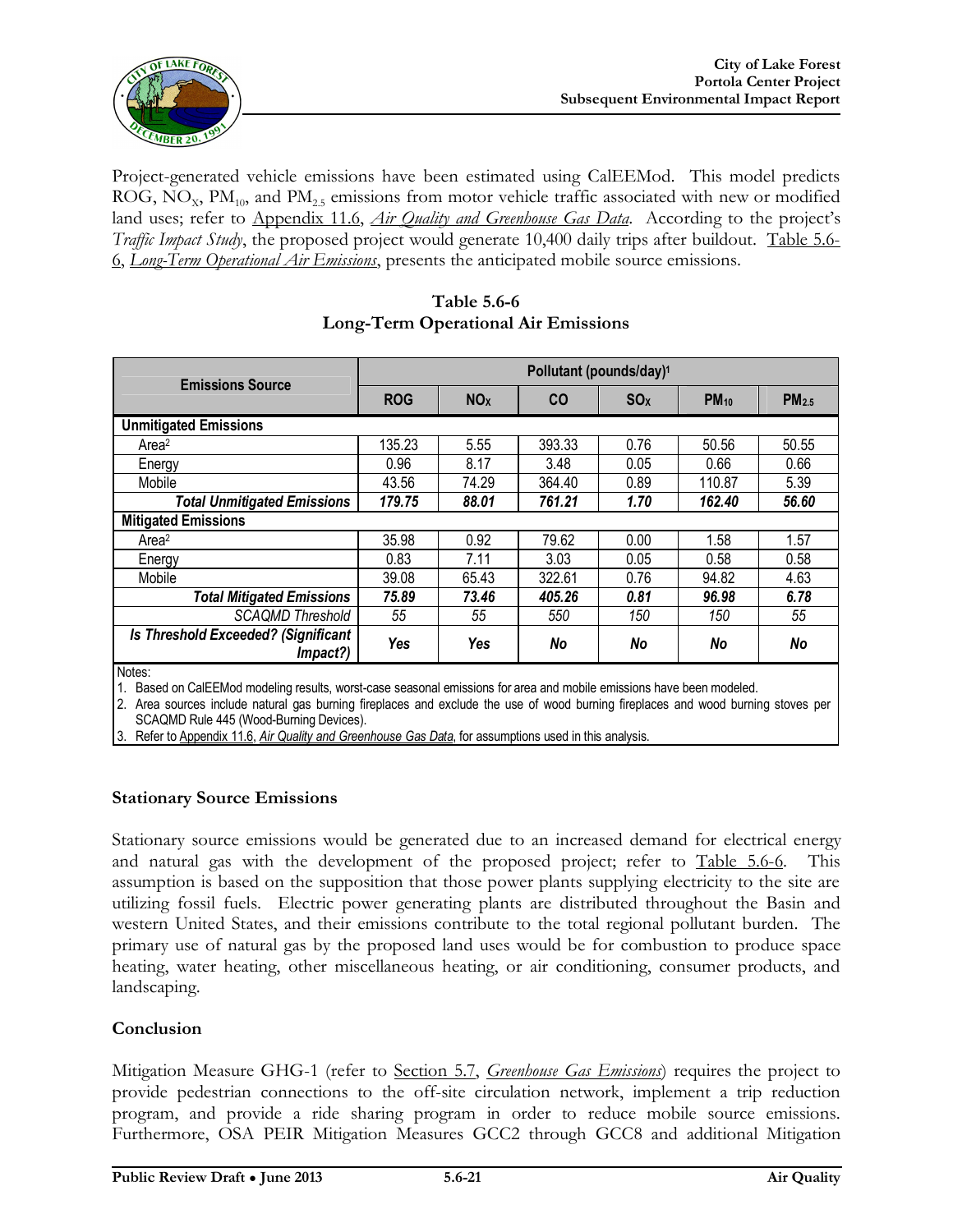

Measure GHG-1 require the project to implement various energy efficiency measures that would reduce stationary source emissions. However, as shown in Table 5.6-6, the operational mitigated emissions would remain above SCAQMD thresholds for ROG and  $NO<sub>x</sub>$ . Therefore, impacts in this regard would be significant.

**Standard Conditions of Approval:** No Standard Conditions of Approval are applicable to this topical area.

**Applicable OSA Mitigation Measures:** Refer to OSA PEIR Mitigation Measures GCC2 through GCC8 in Section 5.7, *Greenhouse Gas Emissions*.

**Additional Mitigation Measures:** Refer to Mitigation Measure GHG-1 in Section 5.7, *Greenhouse Gas Emissions*.

**Level of Significance After Mitigation:** Significant and Unavoidable Impact for ROG and NO<sub>x</sub> emissions.

# **LOCALIZED EMISSIONS**

#### **AQ-3 DEVELOPMENT ASSOCIATED WITH THE PROJECT WOULD RESULT IN LOCALIZED EMISSIONS IMPACTS OR EXPOSE SENSITIVE RECEPTORS TO SUBSTANTIAL POLLUTANT CONCENTRATIONS.**

**Impact Analysis:** The OSA PEIR (pages 3.3-19 through 3.3-22) analyzed the study intersections and determined that CO hotspots would not occur near these intersections, and the contribution of the traffic-related CO associated with the OSA would be less than significant. The OSA PEIR also determined that the OSA would potentially expose sensitive receptors to substantial pollutant concentrations and recommended that localized impacts would need to be considered. The OSA PEIR (page 3.3-24) stated that the City would make site-specific determinations of significance during the review of these individual development projects to determine which projects for which construction emissions may exceed significance thresholds. Localized impacts associated with the proposed Portola Center project are discussed below.

#### **Localized Significance Thresholds**

Localized Significance Thresholds (LSTs) were developed in response to SCAQMD Governing Boards' Environmental Justice Enhancement Initiative (I-4). The SCAQMD provided the *Final Localized Significance Threshold Methodology* (dated June 2003 [revised 2008]) for guidance. The LST methodology assists lead agencies in analyzing localized impacts associated with project-specific level proposed projects. The SCAQMD provides the LST lookup tables for one, two, and five acre projects emitting CO,  $NO_x$ ,  $PM_{2.5}$ , or  $PM_{10}$ . The LST methodology and associated mass rates are not designed to evaluate localized impacts from mobile sources traveling over the roadways. The SCAQMD recommends that any project over five acres should perform air quality dispersion modeling to assess impacts to nearby sensitive receptors. The project is located within Sensitive Receptor Area (SRA) 19, Saddleback Valley.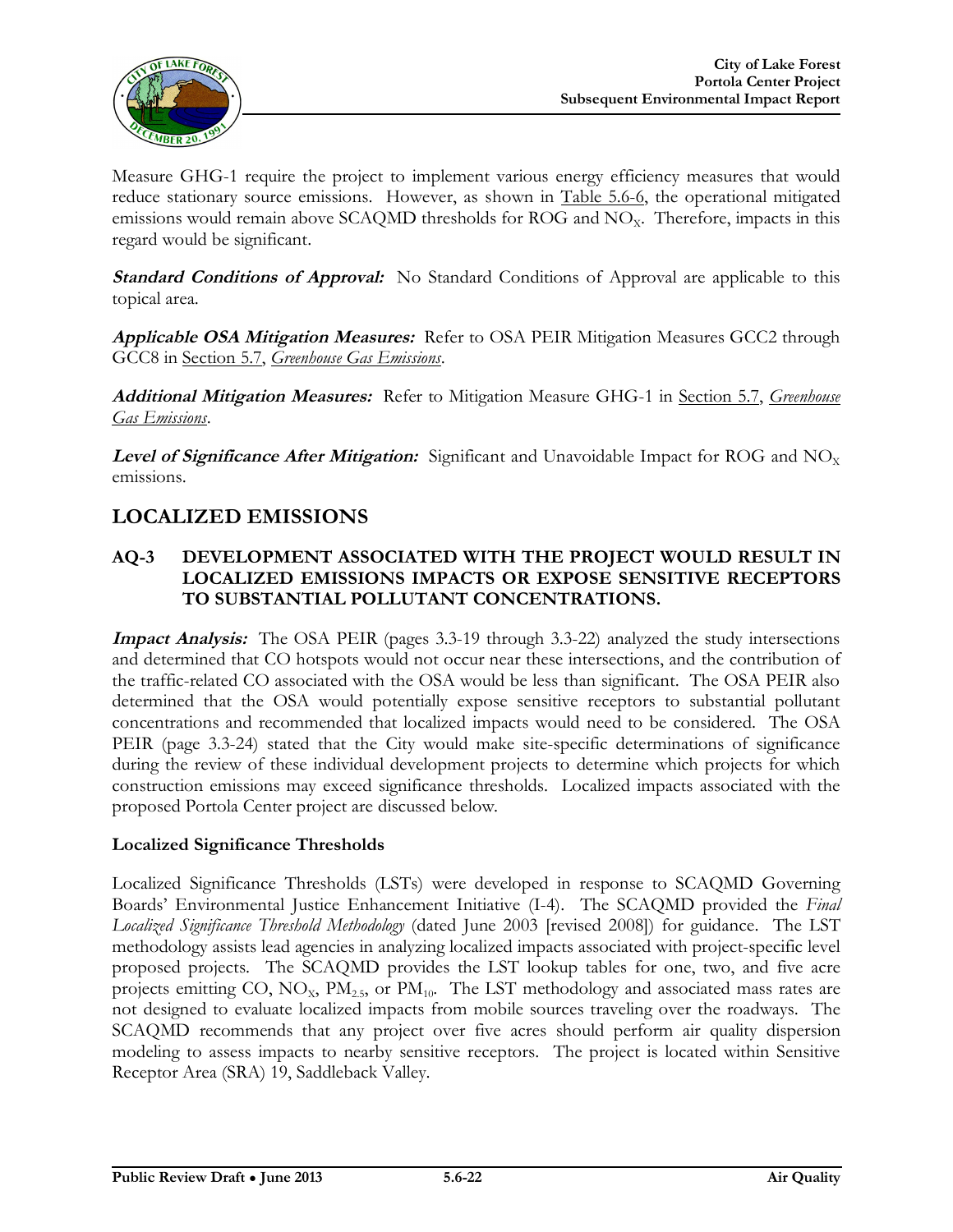

The closest sensitive receptors to the proposed site are the residential uses that are adjacent to the northern project boundary (within 25 meters). If receptors are within 25 meters of the site, the methodology document states that the threshold for the 25-meter distance should be used. Table 5.6-7, *Localized Significance of Emissions*, depicts the mitigated construction-related emissions for NO<sub>x</sub>, CO,  $PM_{10}$ , and  $PM_{25}$  compared to the LSTs for SRA 19, Saddleback Valley. It should be noted that Table 5.6-7 uses the 5-acre LST threshold for screening purposes. Additionally, for project operations, the five-acre threshold was conservatively used for receptors of 25 meters away. The LST analysis only includes on-site sources; therefore, the operational emissions shown include area sources. As shown in Table 5.6-7, construction emissions would exceed the LSTs for NO<sub>x</sub>,  $PM_{10}$ and  $\text{PM}_{2.5}$  during the first four years of construction, despite the implementation of OSA PEIR Mitigation Measures 3.3-1, through 3.3-7 and additional Mitigation Measure AQ-1. Therefore, dispersion modeling for construction emissions would be required. It should be noted that operational emissions would not exceed the LSTs for SRA 19 with the implementation of OSA PEIR Mitigation Measures GCC2 through GCC8, and additional Mitigation Measure GHG-1. Therefore, localized significance impacts for project operations would be less than significant.

|                                          | Pollutant (pounds/day) |           |                 |                   |  |  |
|------------------------------------------|------------------------|-----------|-----------------|-------------------|--|--|
| <b>On-Site Sources</b>                   | <b>NO<sub>X</sub></b>  | CO        | <b>PM10</b>     | PM <sub>2.5</sub> |  |  |
| <b>CONSTRUCTION</b>                      |                        |           |                 |                   |  |  |
| Year 1                                   |                        |           |                 |                   |  |  |
| <b>Total Mitigated On-Site Emissions</b> | 527.70                 | 498.38    | 134.18          | 17.36             |  |  |
| Localized Significance Threshold         | 197                    | 1,830     | 12              | 8                 |  |  |
| <b>Thresholds Exceeded?</b>              | Yes                    | <b>No</b> | Yes             | Yes               |  |  |
| Year <sub>2</sub>                        |                        |           |                 |                   |  |  |
| <b>Total Mitigated On-Site Emissions</b> | 167.2                  | 116.66    | 50.56           | 6.17              |  |  |
| Localized Significance Threshold         | 197                    | 1,830     | 12              | 8                 |  |  |
| <b>Thresholds Exceeded?</b>              | No                     | <b>No</b> | Yes             | No                |  |  |
| Year <sub>3</sub>                        |                        |           |                 |                   |  |  |
| <b>Total Mitigated On-Site Emissions</b> | 305.37                 | 318.11    | 40.27           | 18.28             |  |  |
| Localized Significance Threshold         | 197                    | 1,830     | 12              | 8                 |  |  |
| <b>Thresholds Exceeded?</b>              | Yes                    | No        | Yes             | <b>Yes</b>        |  |  |
| Year 4                                   |                        |           |                 |                   |  |  |
| <b>Total Mitigated On-Site Emissions</b> | 184.39                 | 204.35    | 26.81           | 11.85             |  |  |
| <b>Localized Significance Threshold</b>  | 197                    | 1,830     | $\overline{12}$ | 8                 |  |  |
| <b>Thresholds Exceeded?</b>              | No                     | <b>No</b> | Yes             | Yes               |  |  |
| Year 5                                   |                        |           |                 |                   |  |  |
| <b>Total Mitigated On-Site Emissions</b> | 83.66                  | 99.08     | 13.32           | 5.33              |  |  |
| Localized Significance Threshold         | 197                    | 1,830     | 12              | 8                 |  |  |
| <b>Thresholds Exceeded?</b>              | <b>No</b>              | <b>No</b> | No              | No                |  |  |
| <b>OPERATIONS</b>                        |                        |           |                 |                   |  |  |
| Area Source Emissions                    | 0.92                   | 79.62     | 1.58            | 1.57              |  |  |
| Localized Significance Threshold         | 197                    | 1,830     | 3.0             | 2.0               |  |  |
| <b>Thresholds Exceeded?</b>              | <b>No</b>              | <b>No</b> | <b>No</b>       | No                |  |  |
| Note:                                    |                        |           |                 |                   |  |  |

#### **Table 5.6-7 Localized Significance of Emissions**

Note:

1. The Localized Significance Threshold was determined using Appendix C of the SCAQMD *Final Localized Significant Threshold Methodology* guidance document for pollutants NO<sub>X</sub>, CO, PM<sub>10</sub>, and PM<sub>2.5</sub>. The Localized Significance Threshold conservatively uses the 5 acre threshold, the distance to sensitive receptors (25 meters), and the source receptor area (SRA 19).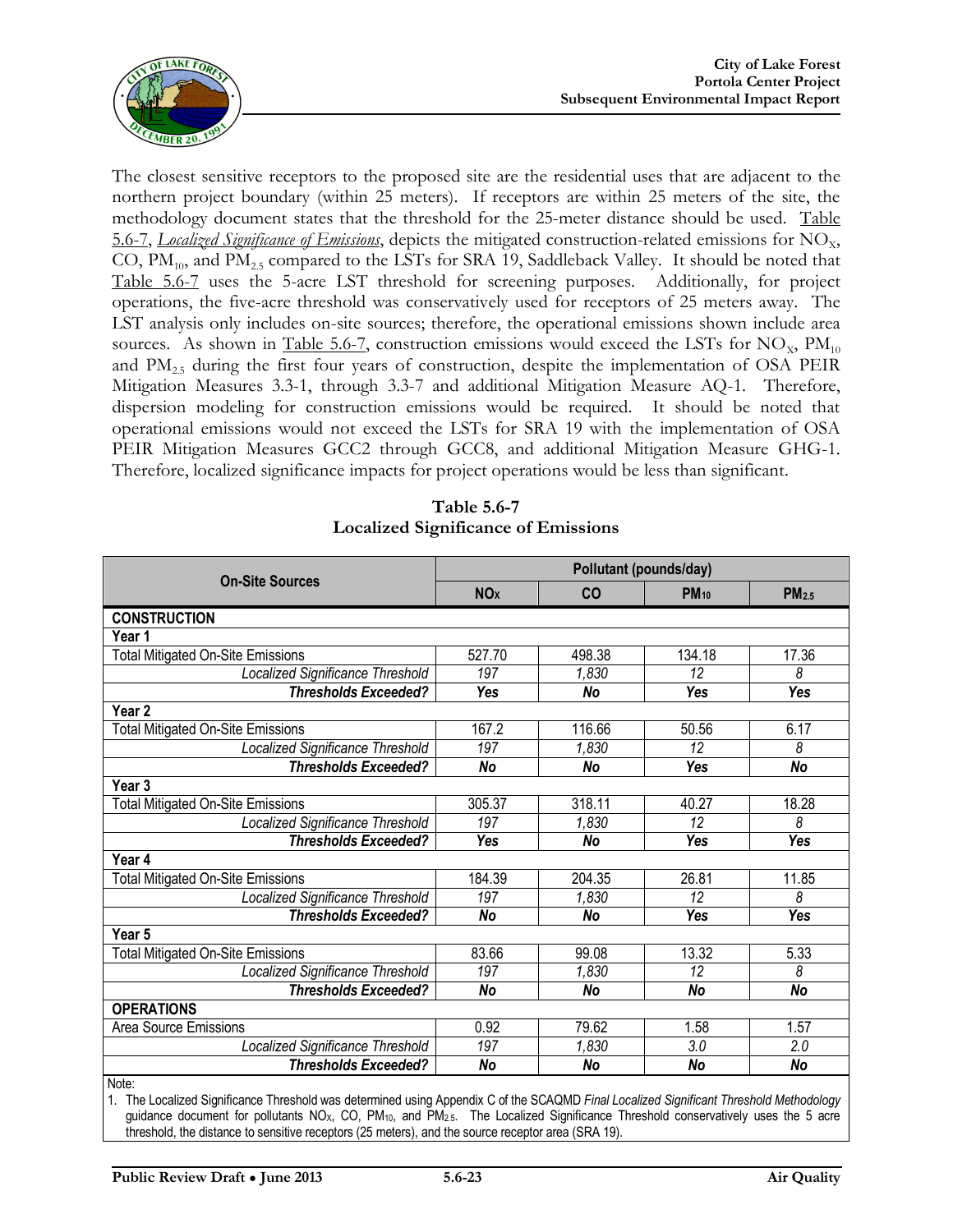

As stated above, the project site would disturb approximately 176 acres during the concurrent earthwork activities in Phases 1, 2, and 3. As a result, the size of the proposed project and the magnitude of the daily activities would exceed the maximum threshold of five acres of per day for an LST Analysis. The SCAQMD recommends that any project over five acres should perform air quality dispersion modeling to assess impacts to nearby sensitive receptors.

Localized construction emissions were estimated using the EPA AERSCREEN model to determine the worst-case concentrations at the nearest off-site sensitive receptors. Table 5.6-8, *Construction Emissions Dispersion Modeling*, shows the construction-related emissions for NO<sub>x</sub>, CO, PM<sub>2.5</sub>, and PM<sub>10</sub> plus background concentrations, compared to the most stringent air quality standards. As shown in Table 5.6-8, construction emissions would exceed the SCAQMD localized thresholds for  $NO<sub>x</sub>$  and  $PM<sub>10</sub>$ . Therefore, although implementation of OSA PEIR Mitigation Measures 3.3-1 through 3.3-7 and additional Mitigation Measure AQ-1 would reduce emissions for  $NO<sub>x</sub>$ ,  $PM<sub>25</sub>$ , and  $PM_{10}$ , emissions impacts for  $NO_x$  and  $PM_{10}$  would not be reduced to a less than significant level. As a result, the nearest sensitive receptors could be exposed to criteria pollutant concentrations that would exceed the SCAQMD localized significance thresholds for  $NO<sub>x</sub>$  and  $PM<sub>10</sub>$ , resulting in a significant and unavoidable impact during construction.

|                                                       | <b>Pollutant</b> |          |                       |                  |                   |  |  |
|-------------------------------------------------------|------------------|----------|-----------------------|------------------|-------------------|--|--|
| <b>Emissions Source</b>                               | <b>CO</b>        |          | <b>NO<sub>x</sub></b> | $PM_{10}$        | PM <sub>2.5</sub> |  |  |
|                                                       | 1- Hour          | 8- Hour  | 1- Hour               | 24-Hour          | 24-Hour           |  |  |
| Maximum Modeled Concentration (µg/m <sup>3</sup> )    | 250.4            | 200.32   | 200.4                 | 66.90            | 9.56              |  |  |
| Highest Background Concentration (µg/m <sup>3</sup> ) | 1,870.00         | 974.00   | 152                   | N/A <sup>1</sup> | N/A <sup>1</sup>  |  |  |
| <b>Total Concentration</b>                            | 2,120.40         | 1,174.32 | 352.4                 | 66.90            | 9.56              |  |  |
| Standard ( $\mu$ g/m <sup>3</sup> )                   | 23,000           | 10,000   | 339                   | 10.4             | 10.4              |  |  |
| <b>Exceed Significance?</b>                           | No               | No       | Yes                   | Yes              | No                |  |  |
| Notes:                                                |                  |          |                       |                  |                   |  |  |

**Table 5.6-8 Construction Emissions Dispersion Modeling**

1. The South Coast Air Basin is Nonattainment for PM<sup>10</sup> and PM2.5 and background concentrations already exceed the most stringent standards.

2. Emissions are based on the worst-case on-site emissions. Worst-case NO<sub>X</sub>, CO, and PM<sub>10</sub>, emissions would occur in Construction Year 1 and worst-case PM2.5 emissions would occur in Year 3. Emissions also include the incorporation of OSA PEIR Mitigation Measures 3.3-1 through 3.3-7 and additional Mitigation Measure AQ-1.

Source: EPA AERSCREEN, CalEEMod worst case on-site construction emissions.Refer to Appendix 11.6, *Air Quality/Greenhouse Gas Data*, for assumptions used in this analysis.

#### **Carbon Monoxide Hotspots**

CO emissions are a function of vehicle idling time, meteorological conditions and traffic flow. Under certain extreme meteorological conditions, CO concentrations near a congested roadway or intersection may reach unhealthful levels (i.e., adversely affect residents, school children, hospital patients, the elderly, etc.). The SCAQMD requires a quantified assessment of CO hotspots when a project increases the volume-to-capacity ratio (also called the intersection capacity utilization) by 0.02 (two percent) for any intersection with an existing level of service LOS D or worse. Because traffic congestion is highest at intersections where vehicles queue and are subject to reduced speeds,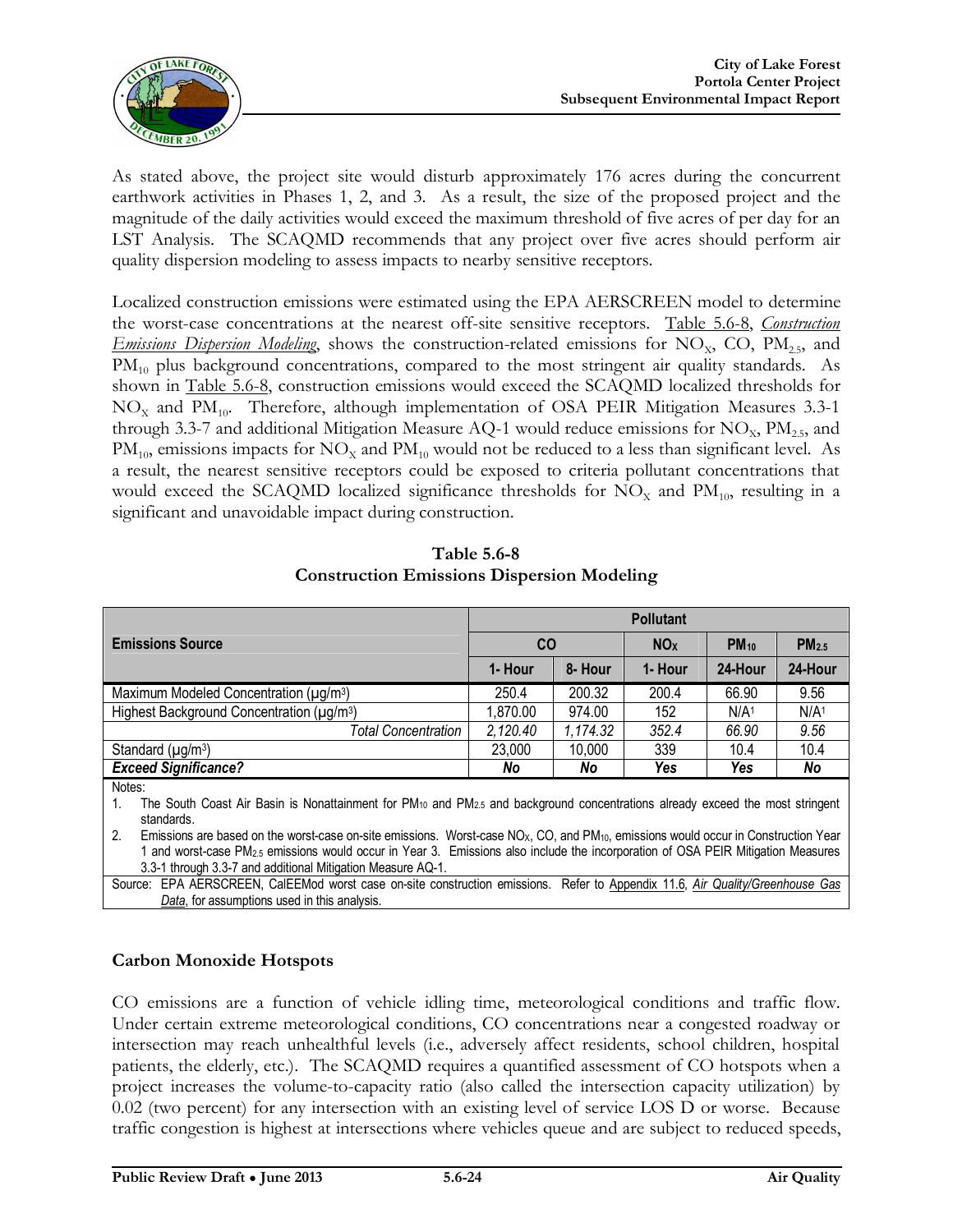

these hotspots are typically produced at intersections. Table 5.6-9, *Project Buildout Carbon Monoxide Concentrations*, provides the CO hotspot analysis results for the study intersection that warranted a CO hotspot analysis.

|                                                                                                                                                                                                                                                                                                                                                           | 1-hour CO (ppm) <sup>1</sup> |                            | 8-Hour CO (ppm) <sup>1</sup> |                            |  |  |  |
|-----------------------------------------------------------------------------------------------------------------------------------------------------------------------------------------------------------------------------------------------------------------------------------------------------------------------------------------------------------|------------------------------|----------------------------|------------------------------|----------------------------|--|--|--|
| <b>Intersection</b>                                                                                                                                                                                                                                                                                                                                       | 1-hour<br><b>Standard</b>    | Future +<br><b>Project</b> | 8-hour<br><b>Standard</b>    | Future +<br><b>Project</b> |  |  |  |
| Marguerite Parkway at El Toro Road                                                                                                                                                                                                                                                                                                                        | 20 ppm                       | 1.8                        | 9 ppm                        | 1.3                        |  |  |  |
| Portola Parkway/Santa Margarita Parkway at El Toro Road                                                                                                                                                                                                                                                                                                   | 20 ppm                       | 2.2                        | 9 ppm                        | 1.6                        |  |  |  |
| Marguerite Parkway at Santa Margarita Parkway                                                                                                                                                                                                                                                                                                             | 20 ppm                       | 1.9                        | 9 ppm                        | 1.4                        |  |  |  |
| Marguerite Parkway at Los Alisos Boulevard                                                                                                                                                                                                                                                                                                                | 20 ppm                       | 1.7                        | 9 ppm                        | 1.3                        |  |  |  |
| Los Alisos Boulevard at Santa Margarita Parkway                                                                                                                                                                                                                                                                                                           | 20 ppm                       | 1.8                        | 9 ppm                        | 1.3                        |  |  |  |
| Saddleback Ranch Road at Malabar Road                                                                                                                                                                                                                                                                                                                     | 20 ppm                       | 1.7                        | 9 ppm                        | 1.3                        |  |  |  |
| Saddleback Ranch Road at Millwood Road                                                                                                                                                                                                                                                                                                                    | 20 ppm                       | 1.7                        | 9 ppm                        | 1.3                        |  |  |  |
| Note:                                                                                                                                                                                                                                                                                                                                                     |                              |                            |                              |                            |  |  |  |
| 1. As measured at a distance of 10 feet from the corner of the intersection predicting the highest value. Presented 1 hour CO concentrations<br>include a background concentration of 1.38 ppm. Eight-hour concentrations are based on a persistence of 0.74 of the 1-hour concentration.<br>Refer to Appendix 11.6, Air Quality and Greenhouse Gas Data. |                              |                            |                              |                            |  |  |  |

#### **Table 5.6-9 Project Buildout Carbon Monoxide Concentration**

The projected traffic volumes were modeled using the BREEZE ROADS dispersion model. The resultant values were then added to an ambient concentration. A receptor height of 1.8 meters was used in accordance with the EPA's recommendations. The calculations assume a meteorological condition of almost no wind (0.5 meters/second), a flat topological condition between the source and the receptor and a mixing height of 1,000 meters. A standard deviation of five degrees was used for the deviation of wind direction. The suburban land classification was used for the aerodynamic roughness coefficient. This follows the BREEZE ROADS user's manual definition of suburban as "regular coverage with large obstacles, open spaces roughly equal to obstacle heights, villages, mature forests." All of the above parameters are based on the standards stated in the *Transportation Project-Level Carbon Monoxide (CO Protocol)*, December 1997.

For the purposes of this analysis, the ambient concentration used in the modeling was the highest one-hour measurement (the highest concentration of the last three years data was available) of SCAQMD monitoring data at the Mission Viejo Monitoring Station. Actual future ambient CO levels may be lower due to emissions control strategies that would be implemented between now and the proposed project buildout date. Due to changing meteorological conditions over an eighthour period which diffuses the local CO concentrations, the eight-hour CO level concentrations have been found to be typically proportional and lower than the one-hour concentrations, where it is possible to have stable atmospheric conditions last for the entire hour. Therefore, eight-hour CO levels were calculated using the locally derived persistence factor as stated in the CO Protocol. The local persistence factor is derived by calculating the highest ratio of eight-hour to one-hour maximum locally measured CO concentrations from the most recent three years of data. Of the most recent three years of data, the highest eight-hour to one-hour ratio was 0.74.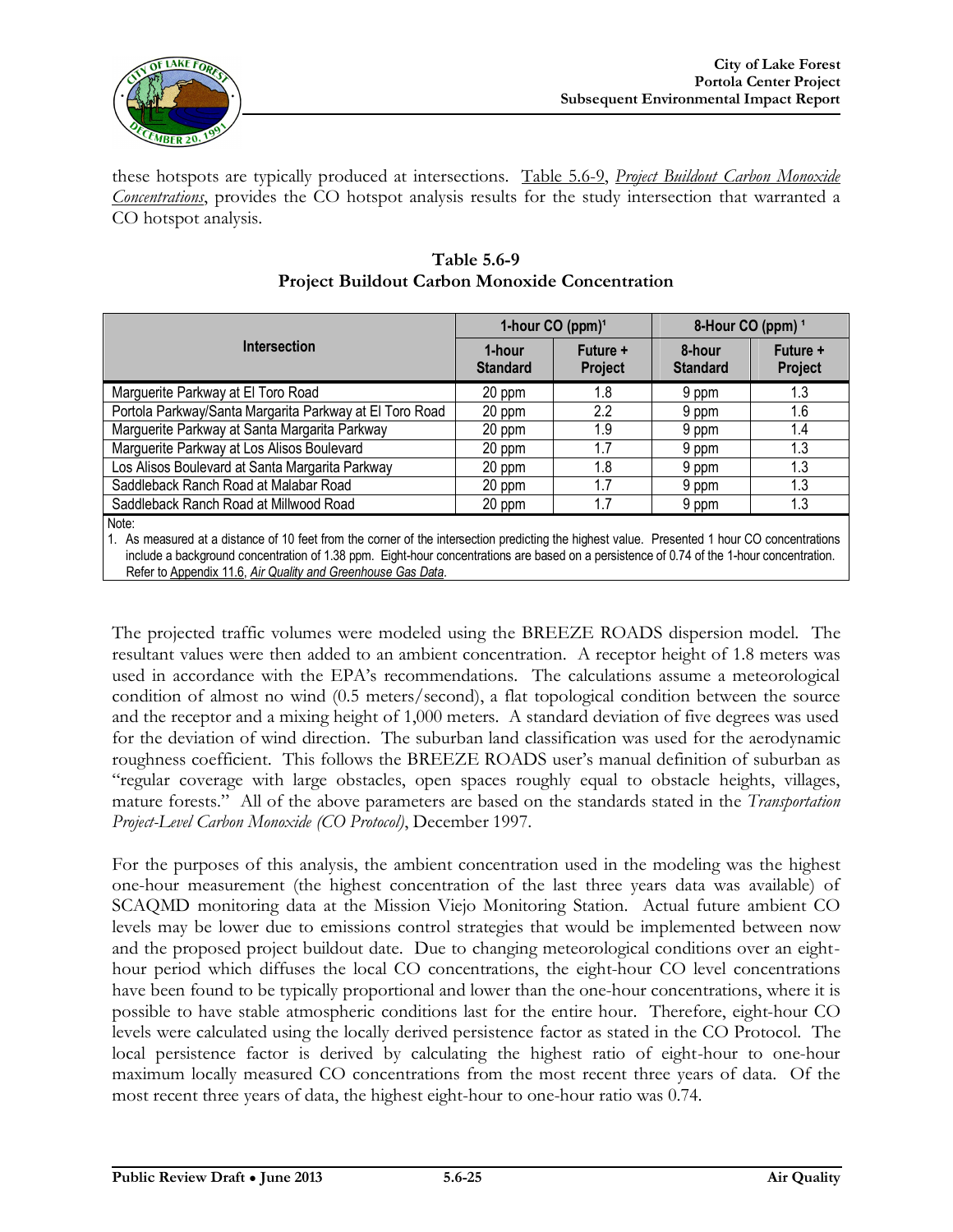

The intersection listed in <u>Table 5.6-9</u> currently operates at an LOS D for peak hour activities. At proposed project buildout, these intersections would continue to operate at LOS D and project implementation would increase the volume-to-capacity ratio by 0.02 (two percent) in an unmitigated condition, requiring a CO hotspot analysis. As indicated in Table 5.6-9, CO concentrations would be well below the State and Federal standards. The modeling results are compared to the CAAQS for CO of 9 ppm on an eight-hour average and 20 ppm on a one-hour average. Neither the onehour average nor the eight-hour average would be equaled or exceeded. Impacts in regards to CO hotspots would be less than significant.

**Standard Conditions of Approval:** No Standard Conditions of Approval are applicable to this topical area.

**Applicable OSA Mitigation Measures:** Refer to OSA PEIR Mitigation Measures 3.3-1 through 3.3-7 and GCC2 through GCC8 in Section 5.7, *Greenhouse Gas Emissions*.

**Additional Mitigation Measures:** Refer to Mitigation Measures AQ-1, above, and GHG-1 in Section 5.7, *Greenhouse Gas Emissions*.

**Level of Significance After Mitigation:** Significant and Unavoidable Impact.

# **5.6.6 CUMULATIVE IMPACTS**

Table 4-1, *Cumulative Projects List*, identifies the related projects and other possible development in the area determined as having the potential to interact with the proposed project to the extent that a significant cumulative effect may occur. The following discussions are included per topic area to determine whether a significant cumulative effect would occur.

### **SHORT-TERM (CONSTRUCTION) AIR EMISSIONS**

 **SHORT-TERM CONSTRUCTION ACTIVITIES ASSOCIATED WITH THE PROPOSED PROJECT AND OTHER RELATED CUMULATIVE PROJECTS, WOULD RESULT IN AIR POLLUTANT EMISSION IMPACTS OR EXPOSE SENSITIVE RECEPTORS TO SUBSTANTIAL POLLUTANT CONCENTRATIONS.**

**Impact Analysis:** The SCAQMD neither recommends quantified analyses of cumulative construction or operational emissions, nor does it provide separate methodologies or thresholds of significance to be used to assess cumulative construction or operational impacts. Instead, the SCAQMD recommends that a project's potential contribution to cumulative impacts should be assessed using the same significance criteria as those for project-specific impacts. Therefore, individual development projects that generate construction-related or operational emissions that exceed the SCAQMD recommended daily thresholds for project-specific impacts would also cause a cumulative considerable increase in emissions for those pollutants for which the Basin is nonattainment.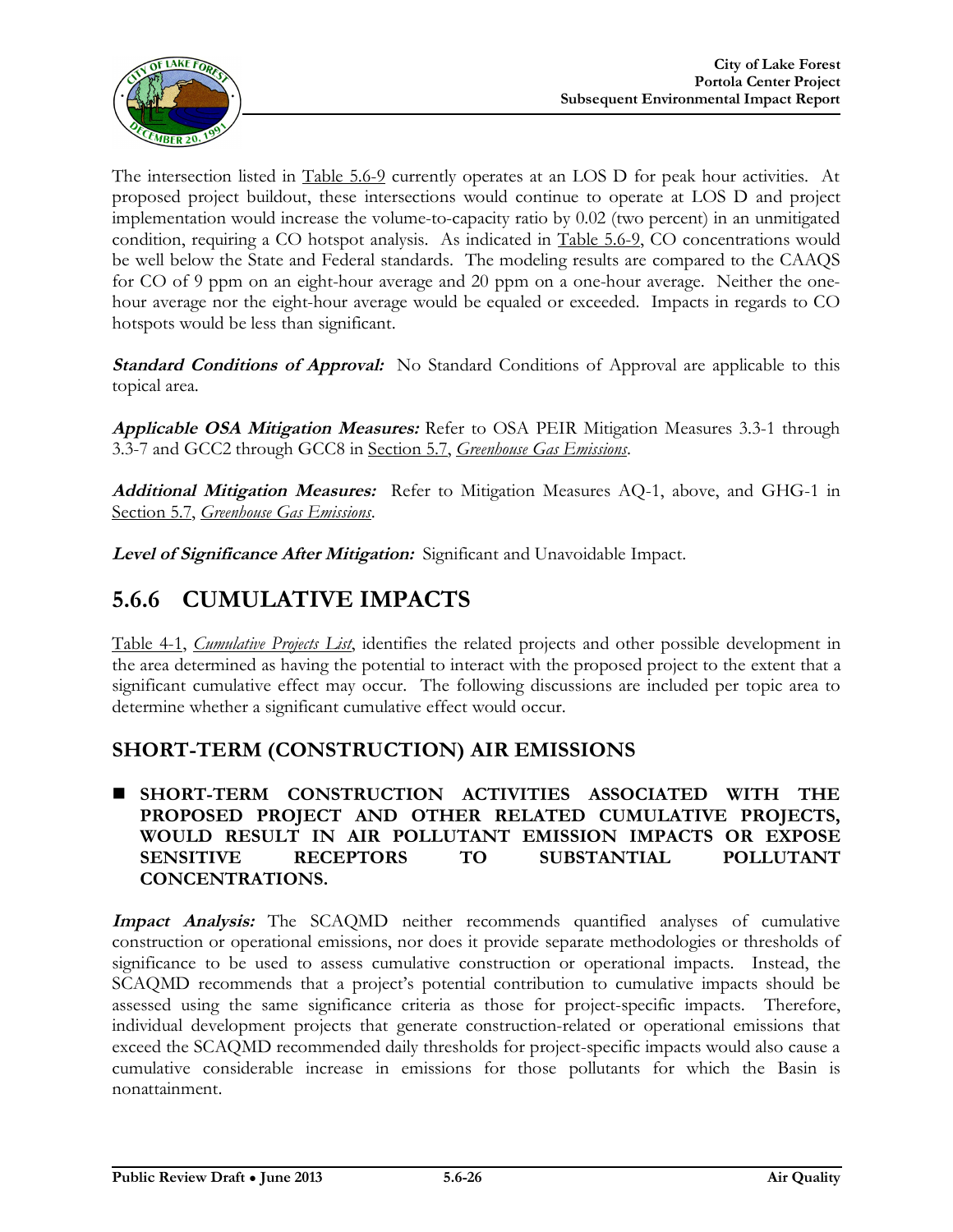

Of the projects that have been identified within the project study area, there are a number of related projects that have not been built or are currently under construction. Since the project Applicant has no control over the timing or sequencing of the related projects, any quantitative analysis to ascertain the daily construction emissions that assumes multiple, concurrent construction would be speculative. Based on the projects identified in Section 4.0, *Basis of Cumulative Analysis*, the City anticipates several construction projects. The total amount of construction and development within the City would exceed the SCAQMD's recommended thresholds of significance, resulting in a cumulative impact.

With respect to the proposed project's construction-period air quality emissions and cumulative Basin conditions, the SCAQMD has developed strategies to reduce criteria pollutant emissions outlined in the 2012 AQMP pursuant to FCAA mandates. As such, the proposed project would comply with SCAQMD Rule 403 requirements, and implement all feasible mitigation measures. In addition, the proposed project would comply with adopted 2012 AQMP emissions control measures. Per SCAQMD rules and mandates, as well as the CEQA requirement that significant impacts be mitigated to the extent feasible, these same requirements (i.e., Rule 403 compliance, the implementation of all feasible mitigation measures, and compliance with adopted 2012 AQMP emissions control measures) would also be imposed on construction projects throughout the Basin, which would include each of the related projects listed in Section 4.0, *Basis of Cumulative Analysis*.

Although compliance with SCAQMD rules and regulations would reduce construction-related impacts, the project-related construction emissions have been concluded to be significant and unavoidable for ROG and  $NO<sub>x</sub>$  emissions during construction. Thus, it can be reasonably inferred that the project-related construction activities, in combination with those from other projects in the area, would deteriorate the local air quality and lead to cumulative construction-related impacts.

**Standard Conditions of Approval:** No Standard Conditions of Approval are applicable to this topical area.

**Applicable OSA Mitigation Measures:** Refer to OSA PEIR Mitigation Measures 3.3-1 through 3.3-7.

**Additional Mitigation Measures:** Refer to Mitigation Measure AQ-1.

**Level of Significance After Mitigation:** Significant and Unavoidable Impact.

# **LONG-TERM (OPERATIONAL) AIR EMISSIONS**

#### **DEVELOPMENT ASSOCIATED WITH THE PROPOSED PROJECT AND OTHER RELATED CUMULATIVE PROJECTS, WOULD RESULT IN SIGNIFICANT IMPACTS PERTAINING TO OPERATIONAL AIR EMISSIONS.**

**Impact Analysis:** Due to the Basin's nonattainment status for  $O_3$ ,  $PM_{2.5}$ , and  $PM_{10}$ , additional emissions in excess of SCAQMD thresholds under a long-term condition for ROG,  $NO<sub>x</sub>$ ,  $PM<sub>2.5</sub>$ , and  $\text{PM}_{10}$  would be considered significant and unavoidable for cumulative impacts. ROG and  $\text{NO}_\text{X}$ emissions are projected to be above the significance thresholds for buildout conditions. Despite the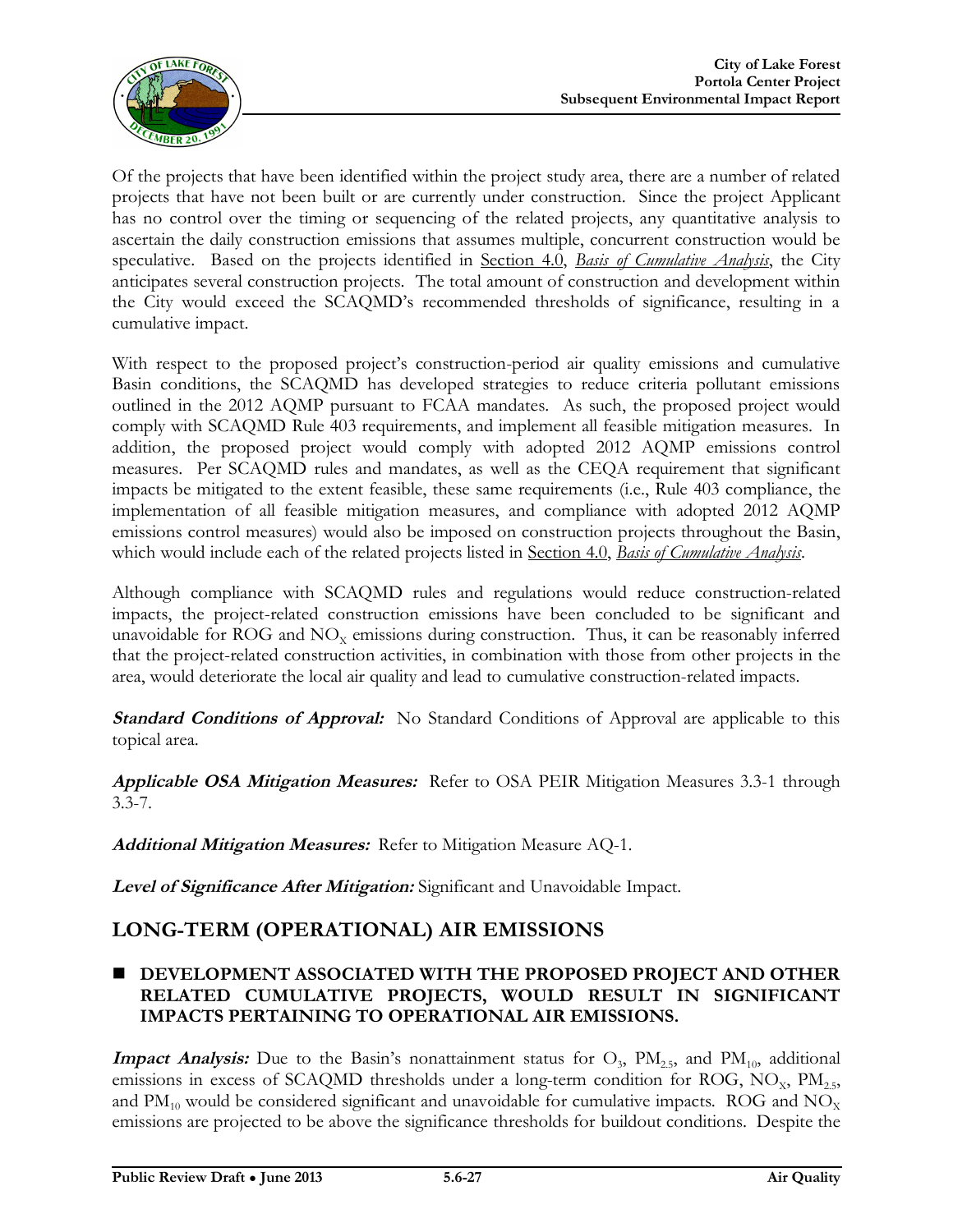

implementation of OSA PEIR Mitigation Measures GCC2 through GCC8 and additional Mitigation Measure GHG-1, project-related operational emissions have been concluded to be significant and unavoidable for ROG and  $NO<sub>x</sub>$ . Thus, it can be reasonably inferred that the project-related operational activities, in combination with those from other projects in the area, would deteriorate the local air quality and lead to cumulative operational-related significant and unavoidable impacts.

**Standard Conditions of Approval:** No Standard Conditions of Approval are applicable to this topical area.

**Applicable OSA Mitigation Measures:** Refer to OSA PEIR Mitigation Measures GCC2 through GCC8 in Section 5.7, *Greenhouse Gas Emissions*.

**Additional Mitigation Measures:** Refer to Mitigation Measure GHG-1 in Section 5.7, *Greenhouse Gas Emissions*.

**Level of Significance After Mitigation:** Significant and Unavoidable Impact.

# **5.6.7 SIGNIFICANT UNAVOIDABLE IMPACTS**

Implementation of the proposed project would result in a significant and unavoidable impact for the following areas:

- Regional Construction Related Emissions Activities related to construction of the project would exceed the SCAQMD daily emission threshold for regional ROG and  $NO<sub>x</sub>$  after implementation of all feasible mitigation measures. Therefore, the construction of the project would have a significant and unavoidable impact on regional air quality. Construction emissions would not exceed the SCAQMD significance threshold for CO,  $SO_x$ , PM<sub>10</sub>, and PM<sub>2.5</sub>.
- Localized Construction Related Emission Construction-related emissions would exceed the SCAQMD localized significance thresholds for  $NO<sub>x</sub>$  and  $PM<sub>10</sub>$  after implementation of all feasible mitigation measures. Therefore, construction would have a significant and unavoidable impact on localized significance air quality.
- Regional Operational Emissions During project operations, the project would result in an exceedance of regional emissions thresholds. As the proposed project would generate 10,400 daily vehicle trips, mobile sources would represent the majority of the operational emissions. Mitigation Measure GHG-1 requires the project to provide pedestrian connections to the off-site circulation network, implement a trip reduction program, and provide a ride sharing program in order to reduce mobile source emissions. OSA PEIR Mitigation Measures GCC2 through GCC8 and additional Mitigation Measure GHG-1 also require the project to implement various energy efficiency measures that would reduce stationary source emissions and would reduce the potential air quality impacts to the degree technically feasible, but ROG and  $NO<sub>x</sub>$  emissions would remain above SCAQMD significance thresholds. Therefore, due to the project size and associated vehicle trips,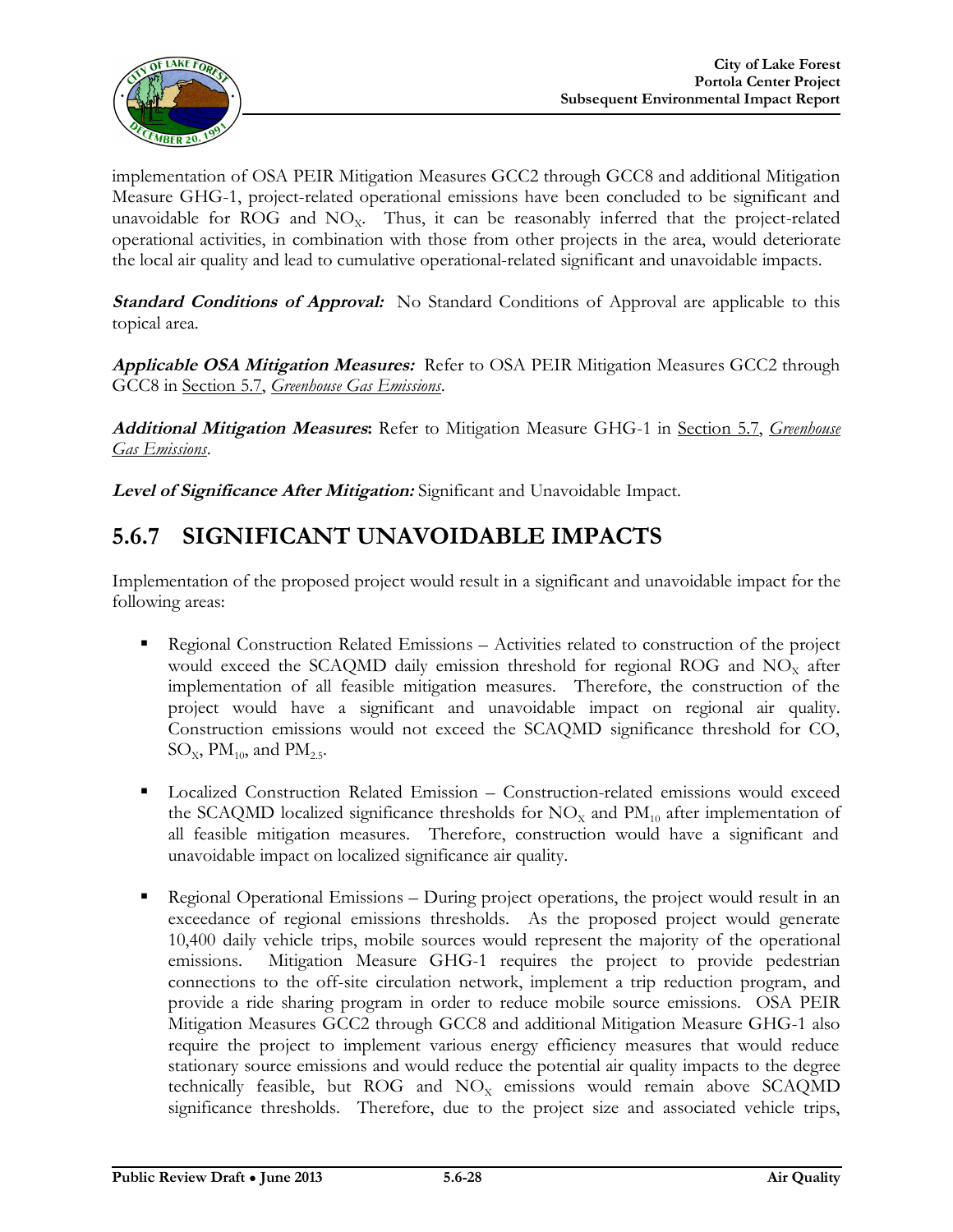

operation of the proposed project would have a significant and unavoidable impact on regional air quality.

 Cumulative Emissions – As stated above, construction and operational activities would create a significant and unavoidable impact due to exceedances of SCAQMD thresholds for ROG and NO<sub>x</sub>. Implementation of recommended OSA PEIR Mitigation Measures 3.3-1 through 3.3-7, GCC2 through GCC8, and additional Mitigation Measures AQ-1 and GHG-1 would reduce impacts; however, a significant and unavoidable impact would remain.

If the City of Lake Forest approves the project, the City shall be required to adopt findings of fact in accordance with Section 15091 of the CEQA Guidelines, as well as adopt a Statement of Overriding Considerations in accordance with Section 15093 of the CEQA Guidelines.